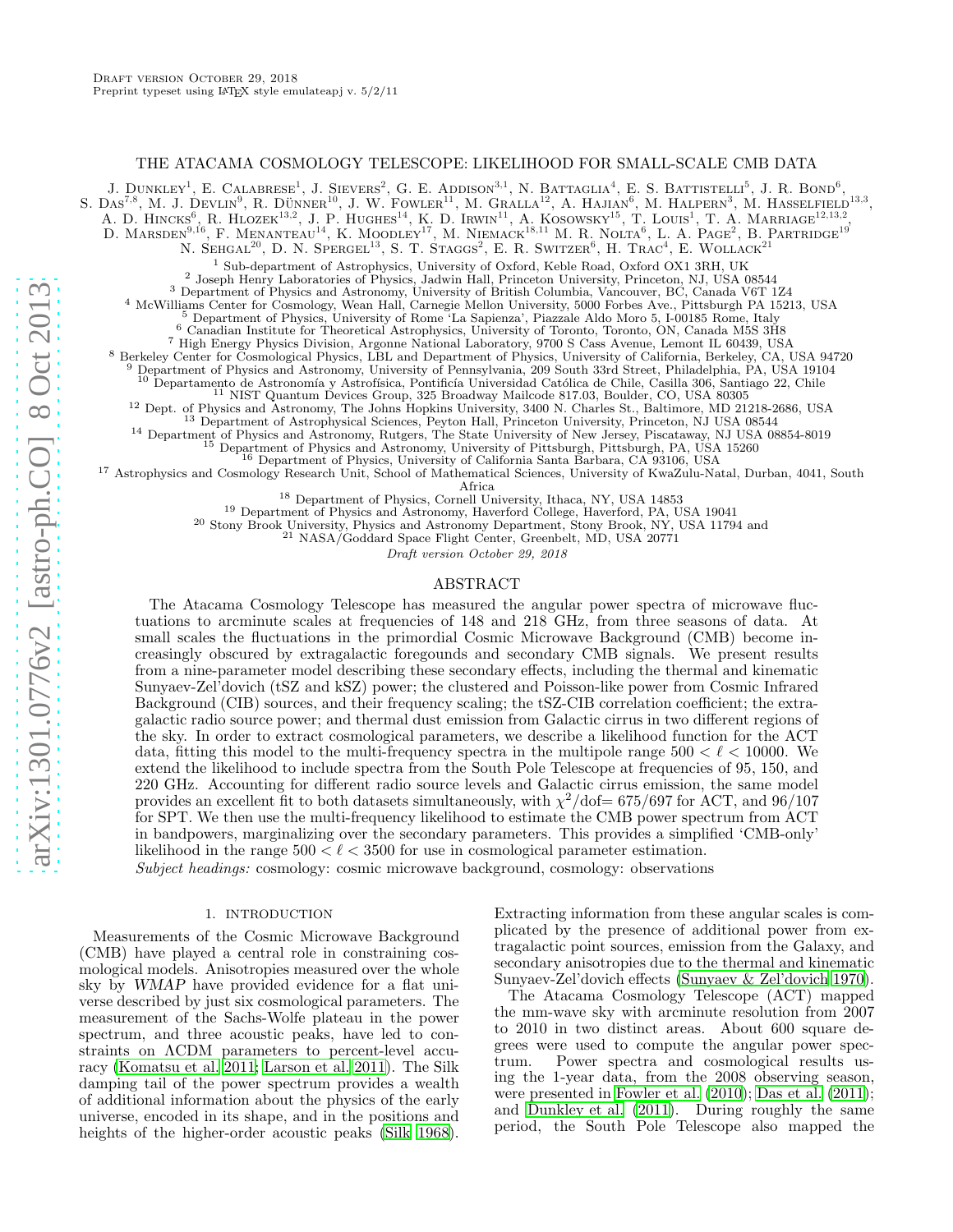microwave sky, and presented cosmological results in Lueker et al. (2010); Shirokoff et al. (2011); Keisler et al. (2011); Reichardt et al. (2012); and Story et al. (2012).

In this paper we describe a method to fit multifrequency power spectra from the ACT data simultaneously for CMB, foreground, and SZ parameters, following a similar approach to analyses in Dunkley et al. (2011) and Reichardt et al. (2012). We describe the likelihood constructed for the 3-year ACT dataset, using data from the 2008-2010 observing seasons, and show how it can be used in combination with data from SPT in a self-consistent way. Using this likelihood from ACT, we then construct a simpler CMB-only likelihood, estimating CMB bandpowers marginalized over the SZ and foreground parameters.

This is one of a set of papers on the 3-year ACT data; Das et al. (2013) present the angular power spectra, and Sievers et al. (2013) use the likelihoods presented here to estimate cosmological parameters. We begin in §[2](#page-1-0) by describing the model for the mm-wave emission. In §[3](#page-5-0) the full likelihood of the ACT data is described, including the combination with data from SPT and WMAP 7-year data. In §[4](#page-8-0) we show the small-scale model fit to the multi-frequency data. In §[5](#page-12-0) we describe the compressed CMB-only likelihood, concluding in §[6.](#page-14-0)

#### 2. MODEL FOR THE MM-WAVE SKY

<span id="page-1-0"></span>Sky maps of mm-wave fluctuations at arcminute resolution include components emitting at low redshift, in addition to the primordial CMB signal and secondary CMB effects (e.g., Sievers et al. 2009; Fowler et al. 2010; Dunkley et al. 2011; Keisler et al. 2011). The power spectra from the complete ACT dataset, reported in Das et al.  $(2013)$ , are shown in Figure [1,](#page-2-0) focusing on angular scales of interest for the primordial CMB signal. At scales smaller than a few arcminutes ( $\ell \approx 1500$ ) the secondary signal, which we define as the sum of foregrounds and SZ effects, becomes significant compared to the CMB. We want to extract the primary CMB signal, but, since there are more foreground components than frequency channels, information about both the frequency and scale dependence of the foregrounds is required to separate the signals. In this section we describe a model to fit the power spectrum of these fluctuations over the frequency range  $90 \lesssim \nu \lesssim 250$  GHz probed<br>by ACT, SPT, and other CMB experiments including by ACT, SPT, and other CMB experiments including the Planck satellite (Planck Collaboration I et al. 2011). We follow a similar approach to Sievers et al. (2009); Dunkley et al. (2011); Reichardt et al. (2012).

For frequency  $\nu$  and direction  $\hat{\mathbf{n}}$  we model the signal in the maps as

$$
\Delta T(\nu, \hat{\mathbf{n}}) = \Delta T^{\text{CMB}}(\hat{\mathbf{n}}) + \Delta T^{\text{sec}}(\nu, \hat{\mathbf{n}}), \quad (1)
$$

where  $\Delta T^{\text{CMB}}(\hat{\mathbf{n}})$  are the lensed CMB fluctuations, which are independent of frequency in thermodynamic units. The secondary signal,  $\Delta T^{\text{sec}}(\nu, \hat{\mathbf{n}})$ , is dominated by the sum of tSZ and kSZ components, emission from dusty infrared galaxies and radio galaxies, and dust emission from Galactic cirrus, all of which are functions of frequency.

The cross-correlation power spectra between frequency  $\nu_i$  and  $\nu_j$  are calculated as

$$
C_{\ell}^{ij} = \left\langle \tilde{T}_{\ell}^*(\nu_i) \tilde{T}_{\ell}(\nu_j) \right\rangle, \tag{2}
$$

where  $\tilde{T}_{\ell}$  is the Fourier transform of  $T(\hat{\mathbf{n}})$  in the flat-sky approximation. The theoretical cross-spectrum  $\mathcal{B}_{\ell}^{\text{th},ij} \equiv$  $\ell(\ell+1)C_{\ell}^{\text{th,ij}}/2\pi$  is modeled as

$$
\mathcal{B}_{\ell}^{\text{th,ij}} = \mathcal{B}_{\ell}^{\text{CMB}} + \mathcal{B}_{\ell}^{\text{sec,ij}},\tag{3}
$$

where  $\mathcal{B}_{\ell}^{\text{CMB}}$  is the lensed primary CMB power spectrum. In this analysis we model the secondary spectra as

<span id="page-1-1"></span>
$$
\mathcal{B}_{\ell}^{\text{sec},\text{ij}} = \mathcal{B}_{\ell}^{\text{tSZ},\text{ij}} + \mathcal{B}_{\ell}^{\text{kSZ},\text{ij}} + \mathcal{B}_{\ell}^{\text{CIB-P},\text{ij}} + \mathcal{B}_{\ell}^{\text{CIB-C},\text{ij}} + \mathcal{B}_{\ell}^{\text{tSZ-CE},\text{ij}} + \mathcal{B}_{\ell}^{\text{rad},\text{ij}} + \mathcal{B}_{\ell}^{\text{Gal},\text{ij}},\tag{4}
$$

with contributions from the tSZ and kSZ effects; dusty galaxies that form part of the Cosmic Infrared Background, both Poisson-like (CIB-P) and clustered (CIB-C); the cross-correlation between the tSZ effect and the CIB (tSZ-CIB); radio galaxies (rad); and dust emission from Galactic cirrus (Gal). We assume that all other cross-spectra can be neglected. Measurements by WMAP and other CMB experiments show that other Galactic emission, including synchrotron and free-free emission, is negligible in the  $\nu \gtrsim 90$  GHz frequency range at these small scales and locations (e.g., Gold et al. 2011). The cross-correlation of radio sources and both tSZ and CIB sources is also expected to be small (e.g., Sehgal et al. 2010, who find a correlation of only a few per cent in simulations). Since the kSZ signal consists of positive and negative fluctuations, depending on the line-of-sight motion of the electrons that source the signal, the two-point correlation function with other signals should average to zero.

The majority of these secondary spectra will be common to all regions of the sky and to different experiments. The power in the residual radio point sources is expected, however, to vary among data sets due to the removal of bright sources. For example, for a Poisson distribution of sources with differential number counts scaling as  $dN/dS \propto S^{-2}$ , the Poisson power will be

$$
C_{\ell} = \int_0^{S_{\text{max}}} S^2 \frac{dN}{dS} dS,\tag{5}
$$

i.e.,  $C_{\ell} \propto S_{\text{max}}$ , where  $S_{\text{max}}$  is the flux of the brightest sources in the map at a given frequency. Deeper surveys, with lower noise per pixel, are able to detect and mask out dimmer sources, so  $S_{\text{max}}$  will be lower, leading to a lower residual power. Radio sources have a shallower  $dN/dS$  slope than CIB galaxies, so imposing a flux cut of, e.g.,  $S_{\text{max}} = 15$  mJy removes a significant amount of radio power, but little CIB power.

The Galactic foreground power is also expected to vary between regions on the sky. The two regions mapped by ACT (Equatorial, ACT-E, and South, ACT-S) are shown in Figure [2](#page-3-0) and summarized in Table [1,](#page-2-1) together with data from SPT. The temperature scale of the Galactic cirrus map from Finkbeiner et al. (1999) is shown for comparison. A higher level of emission is expected in some regions of the ACT-E region.

In the rest of this section we describe how each of the components in Eq. [4](#page-1-1) are modeled. To allow for comparisons between experiments, we normalize the power spectra at a pivot frequency of  $\nu_0 = 150$  GHz and scale  $\ell_0 = 3000$ . This differs slightly from the convention used in previous analyses of the ACT data (Fowler et al. 2010;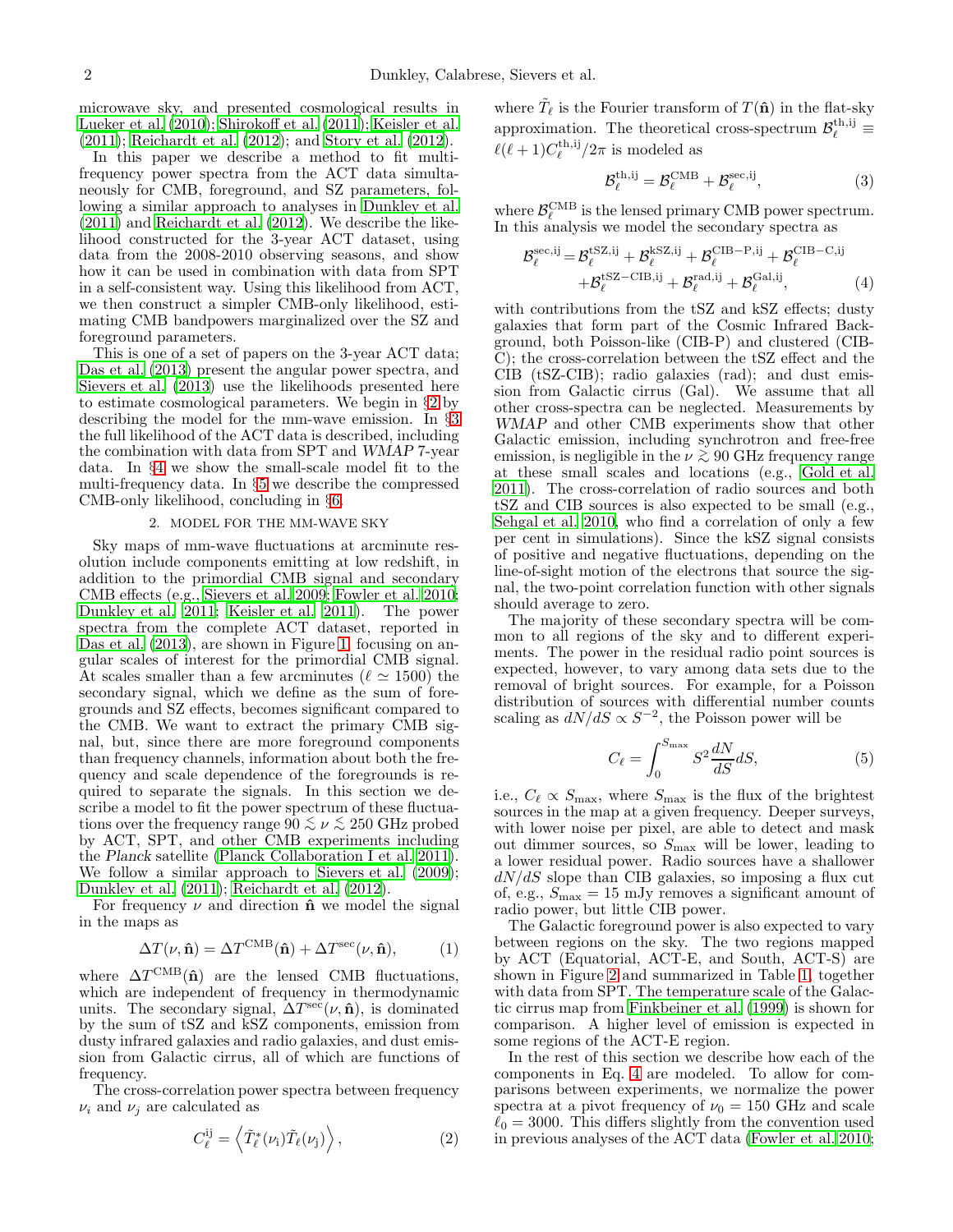

<span id="page-2-0"></span>Fig. 1.— Summary of small-scale mm-wave data measured by the Atacama Cosmology Telescope (Das et al. 2013) and the South Pole Telescope (Keisler et al. 2011; Reichardt et al. 2012), in the angular range used for measuring the damping tail of the CMB. The ACT and SPT data are independently calibrated to WMAP. The vertical axis is  $\ell^4C_{\ell}$  instead of the conventional  $\ell^2C_{\ell}$  to highlight the features at these angular scales. The primary CMB signal corresponding to the best-fitting ΛCDM model (Sievers et al. 2013) is indicated (dashed), together with the total signal at 148 GHz (red, lower solid curve) and 217 GHz (black, upper solid curve), including secondary effects from SZ and foregrounds. Modeling the secondary contributions from SZ and foregrounds is vital to allow extraction of the primordial signal at small scales.

TABLE 1 SMALL-SCALE CMB DATASETS

<span id="page-2-1"></span>

| Dataset     | Frequency <sup>a</sup> | Reference               | Area             | $\ell_{\rm min}$ | $\ell_{\rm max}$ | $S_c$<br>b | $\nu$ <sub>tSZ</sub> <sup>c</sup> | $\nu_{\rm Rad}$ | $\nu$ CIB |
|-------------|------------------------|-------------------------|------------------|------------------|------------------|------------|-----------------------------------|-----------------|-----------|
|             | $\rm GHz$              |                         | sq degrees       |                  |                  | mJv        | GHz                               | GHz             | GHz       |
| ACT         | 148                    | Das et al. $(2013)$     | 590 <sup>d</sup> | 500              | 10000            | 15         | 146.9                             | 147.6           | 149.7     |
|             | 218                    |                         |                  | 1500             | 10000            |            | 220.2                             | 217.6           | 219.6     |
| SPT-low     | 150                    | Keisler et al. $(2011)$ | 790              | 650              | 2000             | 50         | 152.9                             | 150.2           | 153.8     |
| $SPT$ -high | 95                     | Reichardt et al. (2012) | 800              | 2000             | 9400             |            | 97.6                              | 95.3            | 97.9      |
|             | 150                    |                         |                  | 2000             | 9400             | 6.4        | 152.9                             | 150.2           | 153.8     |
|             | 220                    |                         |                  | 2000             | 9400             |            | 218.1                             | 214.1           | 219.6     |

<sup>a</sup>All cross-spectra between channels are used in the likelihood.

<sup>b</sup>Flux cut imposed on map by its point source mask.

<sup>c</sup>Effective band-centers from ACT are from Swetz et al. (2011), given for tSZ, radio sources, and CIB sources.

<sup>d</sup>This area includes the ACT-E region at dec =  $0^{\circ}$  (300 deg<sup>2</sup>), and the ACT-S region at dec =  $-55^{\circ}$  (290 deg<sup>2</sup>).

Dunkley et al. 2011). In each case we describe the parameterization used in the fiducial model; in a later section we consider possible extensions or modifications.

## 2.1. Thermal Sunyaev-Zel'dovich

<span id="page-2-2"></span>Our model for the power from thermal SZ fluctuations is given by

$$
\mathcal{B}_{\ell}^{\text{tSZ},ij} = a_{\text{tSZ}} \frac{f(\nu_i) f(\nu_j)}{f^2(\nu_0)} \mathcal{B}_{0,\ell}^{\text{tSZ}},\tag{6}
$$

where  $\mathcal{B}_{0,\ell}^{\text{tSZ}}$  is a template power spectrum corresponding to the predicted tSZ emission at  $\nu_0$  for a model with amplitude of matter fluctuations  $\sigma_8 = 0.8$ , normalized to 1  $\mu$ K<sup>2</sup> at  $\ell_0 = 3000$ , and  $a_{\text{tSZ}}$  is a free parameter describing its amplitude. An example is shown in Figure [3.](#page-3-1) The factor  $f(\nu) = x \coth(x/2) - 4$ , for  $x = h\nu/k_BT<sub>CMB</sub>$ , scales the expected tSZ emission to thermodynamic units at  $\nu$ , the effective band-center for the tSZ, given in Table [1.](#page-2-1) We ignore relativistic corrections (e.g., Itoh et al. 1998), since the low-mass clusters that dominate the spectra are well approximated by the non-relativistic formula. This  $a_{\text{tSZ}}$  normalization differs from that used in Dunkley et al. (2011). The present choice has the advantage of reducing the dependence on the choice of template, since the main difference between various templates is their amplitude. This means one expects to find the same constraint on  $a_{\text{tSZ}}$  regardless of template, and a constraint on the SZ power can be converted back into a model-dependent constraint on  $\sigma_8$ .

The template we adopt is derived from recent hydrody-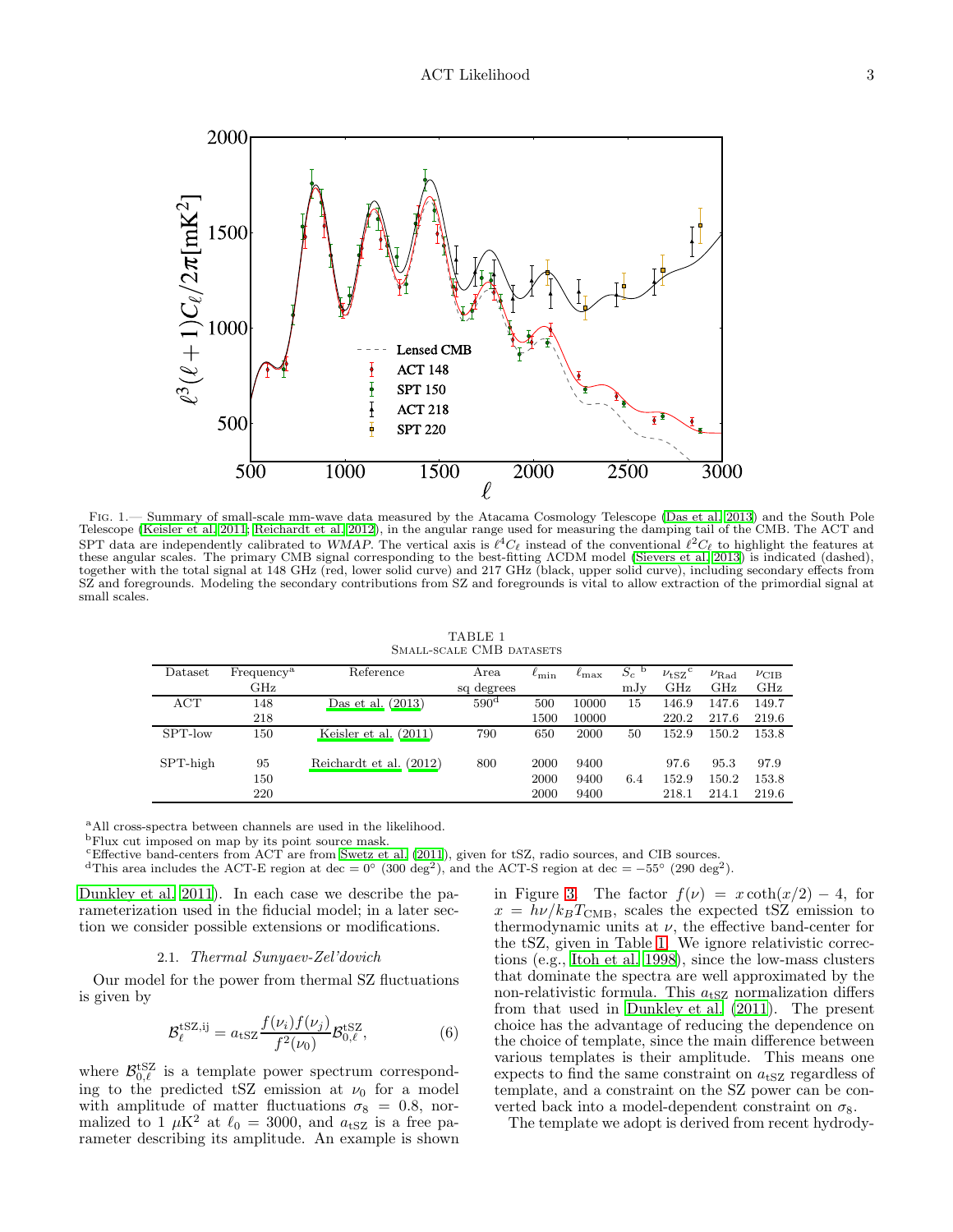

<span id="page-3-0"></span>Fig. 2.— Regions of the sky used for ACT power spectra (dashed, Das et al. 2013) in the Equatorial plane (ACT-E, 300 deg<sup>2</sup>), and at -55° declination (ACT-S, 292 deg<sup>2</sup>). The 800 deg<sup>2</sup> used for SPT power spectra (dotted, Keisler et al. 2011; Reichardt et al. 2012) is indicated, with  $54 \text{ deg}^2$  overlap with ACT-S. The color scales with Galactic cirrus intensity (Finkbeiner et al. 1999).

namic simulations described in Battaglia et al. (2012a). The simulations include the effects of radiative cooling, star formation, and feedback from AGN and supernovae. The predictions are consistent with SZ measurements from both SPT and ACT (e.g., Lueker et al. 2010), and the shape is shown in Figure [3.](#page-3-1) For the model with  $\sigma_8 = 0.8$ , the predicted spectrum reported in Battaglia et al. (2012a) has amplitude  $a_{\text{tSZ}} = 5.6 \pm 0.9$ , with standard deviation estimated from ten simulations.

Numerous other authors have also predicted the tSZ spectrum from independent simulations and analytical models (e.g., Komatsu & Seljak 2002; Shaw et al. 2009; Sehgal et al. 2010; Trac et al. 2011; Shaw et al. 2010; Battaglia et al. 2012a; Efstathiou & Migliaccio 2012), and the expected amplitude for fixed cosmological model varies depending on the astrophysical modeling of the clusters. However, the template shape is broadly consistent among models, and the data are not yet sensitive to shape difference, so we do not include a shape uncertainty. We do not mask clusters, and expect the total SZ power to be the same for ACT and SPT.

### 2.2. Kinematic Sunyaev-Zel'dovich

The kSZ power is expected to have contributions arising from fluctuations in the electron density (Ostriker & Vishniac 1986), and in the ionization fraction (e.g., Gruzinov & Hu 1998; McQuinn et al. 2005; Iliev et al. 2007), as well as from the motion of galaxy clusters at later times. We model the power as

$$
\mathcal{B}_{\ell}^{\text{kSZ},ij} = a_{\text{kSZ}} \mathcal{B}_{0,\ell}^{\text{kSZ}},\tag{7}
$$

where  $\mathcal{B}_{0,\ell}^{\text{kSZ}}$  is a template spectrum for the predicted blackbody kSZ emission for a model with  $\sigma_8 = 0.8$ , normalized to 1  $\mu$ K<sup>2</sup> at  $\ell_0$  = 3000. The parameter  $a_{\rm kSZ}$ describes its normalization. We use a template that assumes a model with instantaneous reionization, described in Battaglia et al. (2010). This is derived from the same hydrodynamic simulations as the tSZ spectra in Sec [2.1,](#page-2-2) and is shown in Figure [3.](#page-3-1) The predicted amplitude from the simulations is  $a_{\rm kSZ} = 1.5$  for homogeneous reionization at  $z = 10$  in a  $\sigma_8 = 0.8$  cosmology. This is a quarter of the expected tSZ power. The corresponding kSZ template for the 'nonthermal20' model in Trac, Bode, & Ostriker (2011) has a similar ampli-



<span id="page-3-1"></span>Fig. 3.— Template power spectra for the thermal and kinetic Sunyaev-Zel'dovich effects (tSZ and kSZ, Battaglia et al. 2012a, 2010), clustered CIB sources scaling as  $\ell^{0.8}$  (CIB, Addison et al. 2012b), the cross-correlation between tSZ and CIB (tSZ-CIB, negative at 150 GHz, Addison et al. 2012c), and Galactic cirrus (Miville-Deschênes & Lagache 2005). They are normalized at  $\ell = 3000$  and 150 GHz, and the tSZ-CIB is shown for a perfectly correlated signal. Poisson CIB and radio source power (not shown) scale as  $\ell^2$ .

tude and shape, as does the Shaw, Rudd, & Nagai (2012) 'CSF' model, and the Bode et al. (2012) model. The power is expected to scale as roughly  $\sigma_8^{4.5-5}$  (Trac et al. 2011; Shaw et al. 2012)).

Reionization of the universe is not expected to be instantaneous, as was assumed by Battaglia et al. (2010). The shape and amplitude of the kSZ power from patchy reionization is far less certain, with simulations predicting a signal at least as large as the homogeneous signal (e.g., Zahn et al. 2012; Mesinger et al. 2012; Battaglia et al. 2012b). This gives a total expected signal of ∼ 3 to 5  $\mu$ K<sup>2</sup> for simple reionization models at  $\ell = 3000$ , comparable to the tSZ at 150 GHz. The dominant effect of patchy reionization on the power spectrum at scales probed by ACT is to alter the amplitude, depending on both the midpoint and duration of reionization (e.g., Battaglia et al. 2012b). We test a modified shape in §[4.3,](#page-10-0) but do not include additional shape uncertainty in the template in the basic model.

#### 2.3. Cosmic infrared background

<span id="page-3-2"></span>Thermal dust emission from high redshift star-forming galaxies, part of the Cosmic Infrared Background (CIB), is emitted in the rest-frame far infrared and redshifted into the mm-wave range (e.g., Puget et al. 1996; Hauser et al. 1998). Clustering of these galaxies has been detected statistically in mm-wave maps at CMB frequency (Hall et al. 2010; Dunkley et al. 2011; Shirokoff et al. 2011; Planck Collaboration XVIII et al. 2011; Hajian et al. 2012; Reichardt et al. 2012), as well as in the sub-mm (e.g., Lagache et al. 2007; Viero et al. 2009). Following the analyses in Dunkley et al. (2011); Reichardt et al. (2012); Addison et al. (2012b), the power from these galaxies is modeled as the sum of a Poisson and clustered component, given by

$$
\mathcal{B}_{\ell}^{\text{CIB-P},ij} = a_p \left(\frac{\ell}{\ell_0}\right)^2 \left[\frac{\mu(\nu_i, \beta_p)\mu(\nu_j, \beta_p)}{\mu^2(\nu_0, \beta_p)}\right] \mu \mathcal{K}^2 \tag{8}
$$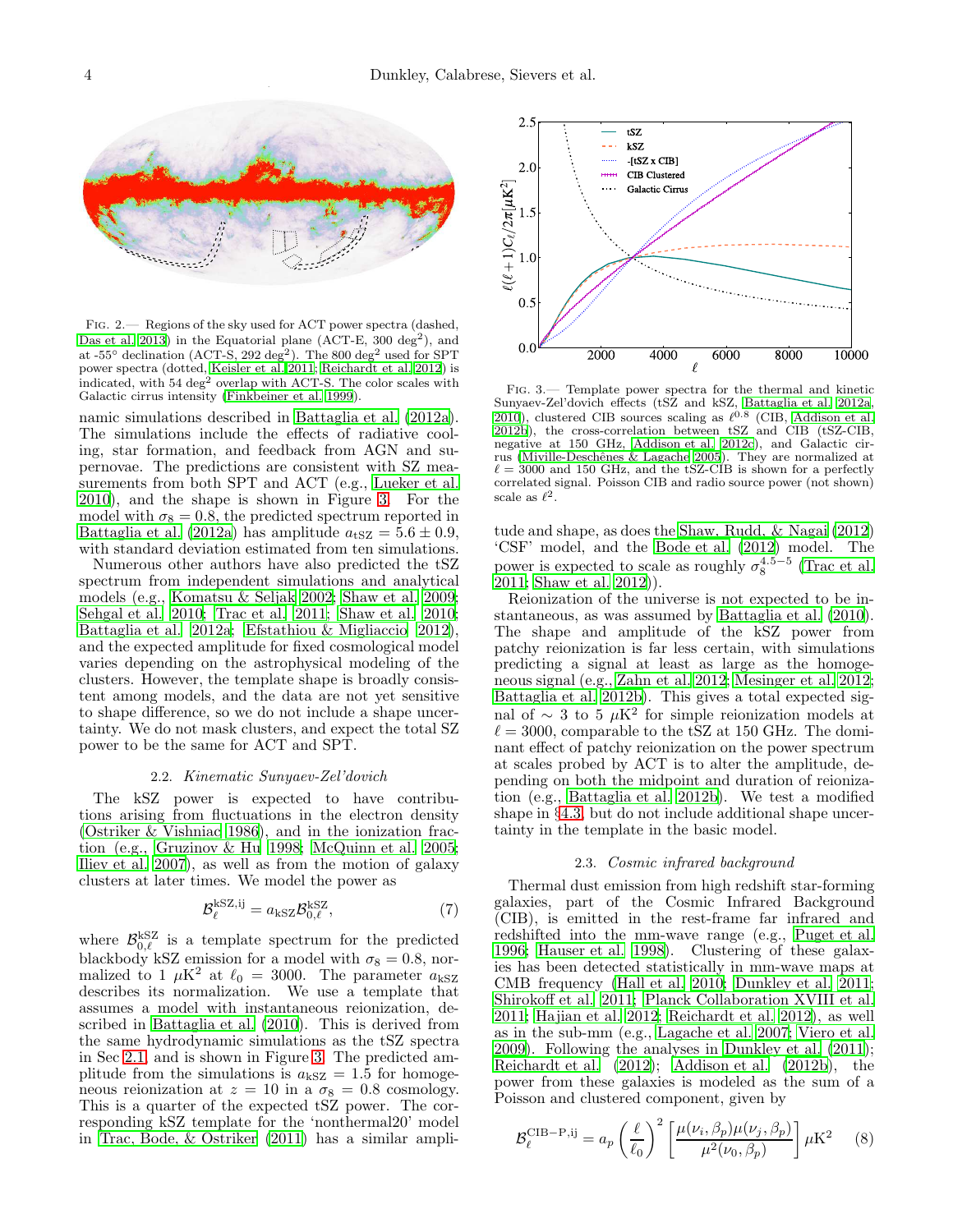for the Poisson part, and

$$
\mathcal{B}_{\ell}^{\text{CIB}-\text{C},\text{ij}} = a_c \left(\frac{\ell}{\ell_0}\right)^{2-n} \left[\frac{\mu(\nu_i, \beta_c)\mu(\nu_j, \beta_c)}{\mu^2(\nu_0, \beta_c)}\right] \mu \text{K}^2 \quad (9)
$$

for the clustered part. Here,  $n$  is a power law index, and the frequency scaling of each component is given by a modified blackbody,

$$
\mu(\nu,\beta) = \nu^{\beta} B_{\nu}(T_d) g(\nu), \qquad (10)
$$

with emissivity indices  $\beta_p$  and  $\beta_c$  for the Poisson and clustered dust terms respectively. The function  $B_{\nu}(T_d)$  is the Planck function at frequency  $\nu$  for effective dust temperature  $T_d$ , and the function  $g(\nu) = (\partial B_\nu(T)/\partial T)^{-1} |_{T_{\text{CMB}}}$ converts from flux to thermodynamic units. The parameters  $a_p$  and  $a_c$  normalize the two components at  $\ell_0$  and  $\nu_0$ , and different frequencies channels are assumed to be perfectly correlated.

The frequency dependence we adopt is an approximation to a sum of modified blackbodies at different redshifts, so this emissivity and temperature are only effective properties of the dust. Following Addison et al. (2012b) we fix the dust effective temperature to  $T_d =$ 9.7 K. We also assume  $\beta_p = \beta_c$  in the basic model.

The power-law angular scaling of the clustered term, with increasing  $\ell^2 C_{\ell}$  power at small scales, is shown in Figure [3,](#page-3-1) and approximates the shape of the non-linear power spectrum, which includes contributions from pairs of galaxies in the same dark matter halo, and between galaxies in different halos. Addison et al. (2012b) find that a power law in  $\ell$  provides a good fit to smallscale power spectra from Planck and the Balloon-borne Large-Aperture Submillimeter Telescope (BLAST), and from cross-correlating ACT and BLAST maps. This is consistent with observations of the correlation function from high-redshift Lyman break galaxies, as well as local galaxies (e.g., Giavalisco et al. 1998; Connolly et al. 2002). We fix the power-law index to  $n = 1.2$  in the fiducial case  $(\ell^{0.8})$ , in close agreement with the estimate of  $n = 1.25 \pm 0.06$  in Addison et al. (2012b). Both are in agreement with galaxy correlation functions.

We do not expect the CIB power to vary significantly between the ACT and SPT maps, despite the different flux cuts applied to remove sources. Using the model in Addison et al. (2012a), the predicted effect of source masking on the CIB power is only at the per cent level.

### 2.4. tSZ-CIB cross-correlation

Some spatial correlation is expected between clusters that contribute to the tSZ, and CIB galaxies, since both trace the matter density field. The higher redshift and lower mass groups that make an important contribution to the tSZ signal (Komatsu & Seljak 2002; Trac et al. 2011; Battaglia et al. 2012b) are also likely to host dusty galaxies. Addison et al. (2012c) model this correlation, and predict the scale and frequency dependence of its angular power spectrum. For mm-wave spectra at  $\ell >$ 2000, a correlation of  $\sim$  10 to 30% in power is predicted, with uncertainty dominated by uncertainties in the halo mass and redshift distribution of the CIB. A significant fraction of the CIB power on small scales is due to pairs of galaxies occupying group and cluster-mass halos (the 'one-halo' term of the halo model). These same halos are responsible for the tSZ power. A tSZ-CIB correlation in units of power of tens of per cent is therefore possible on small angular scales even if the overall fraction of CIB emission associated with massive halos is small.

The tSZ-CIB power is negative at 150 GHz, and can partially cancel power from the kSZ effect as it does not vary significantly with frequency over the range probed by ACT and SPT. As a result, neglecting this component can lead to artificially tight constraints on the kSZ power (Zahn et al. 2012; Mesinger et al. 2012). Following Addison et al. (2012b) we model the spectrum as

<span id="page-4-0"></span>
$$
\mathcal{B}_{\ell}^{\text{tSZ-CIB},ij} = -\xi \sqrt{a_{\text{tSZ}}} \frac{2f'(\nu_{ij})}{f'(\nu_0)} \mathcal{B}_{0,\ell}^{\text{tSZ-CIB}},\qquad(11)
$$

where  $\mathcal{B}_{0,\ell}^{\text{tSZ-CIB}}$  is the predicted correlation spectrum shape, normalized to 1  $\mu$ K<sup>2</sup> at  $\ell_0$  and shown in Figure [3.](#page-3-1) The free parameter  $\xi$  is the correlation coefficient. The Poisson CIB parameter  $a_p$  is not included in Eq. [11,](#page-4-0) unlike in Shirokoff et al. (2011); Zahn et al. (2012), as the sources that dominate the CIB Poisson power in the mm-wave bands are unlikely to have significant redshiftoverlap with the tSZ clusters (Addison et al. 2012c). Assuming the same modified blackbody scaling for the CIB as in §[2.3,](#page-3-2) and tSZ frequency scaling  $f(\nu)$ , the frequency scaling of the cross-spectra in thermodynamic units is then

$$
f'(\nu_{ij}) = f(\nu_i)\mu(\nu_j, \beta_c) + f(\nu_j)\mu(\nu_i, \beta_c), \quad (12)
$$

for pivot scale  $\nu_0$ .

Since the correlation coefficient is poorly constrained by ACT, we impose a uniform prior of  $0 < \xi < 0.2$  in the basic model; the effect of widening the range to e.g.,  $\xi < 0.5$ , corresponding to the maximum allowed correlation in the models explored by Addison et al. (2012c), is discussed in Sievers et al. (2013). Due to the correlation between  $\xi$  and the kSZ power, broadening the limit on  $\xi$  increases the upper limit on the kSZ power, but does not affect cosmological results.

#### 2.5. Radio point sources

The radio sources at ACT frequencies are not expected to be significantly clustered (see e.g., Sharp et al. 2010; Hall et al. 2010), and to good approximation their power should be perfectly correlated between neighbouring frequencies, consistent with simulations in Sehgal et al. (2010) and valid for sources with the same spectral indices. As in Dunkley et al. (2011) and Reichardt et al. (2012), we model the residual power after masking bright sources as Poisson scale-free power, with

$$
\mathcal{B}_{\ell}^{\text{rad},\text{ij}} = a_s \left(\frac{\ell}{\ell_0}\right)^2 \left(\frac{\nu_i \nu_j}{\nu_0^2}\right)^{\alpha_s} \left[\frac{g(\nu_i)g(\nu_j)}{g^2(\nu_0)}\right] \mu \text{K}^2 \quad (13)
$$

in thermodyamic units, where  $g(\nu)$  converts from flux units as for the CIB sources. The amplitude  $a_s$  is normalized at  $\nu_0$  and  $\ell_0$ . Measurements of bright sources from ACT and SPT give an estimate for the spectral index in flux units of typically  $\alpha_s = -0.5$  (Vieira et al. 2010; Marriage et al. 2011). Assuming it holds at fainter fluxes, we fix  $\alpha_s = -0.5$  in the fiducial model.

Bright source counts can also be used to predict  $a_s$ by extrapolating to fainter fluxes using a model for the number of sources as a function of flux. This was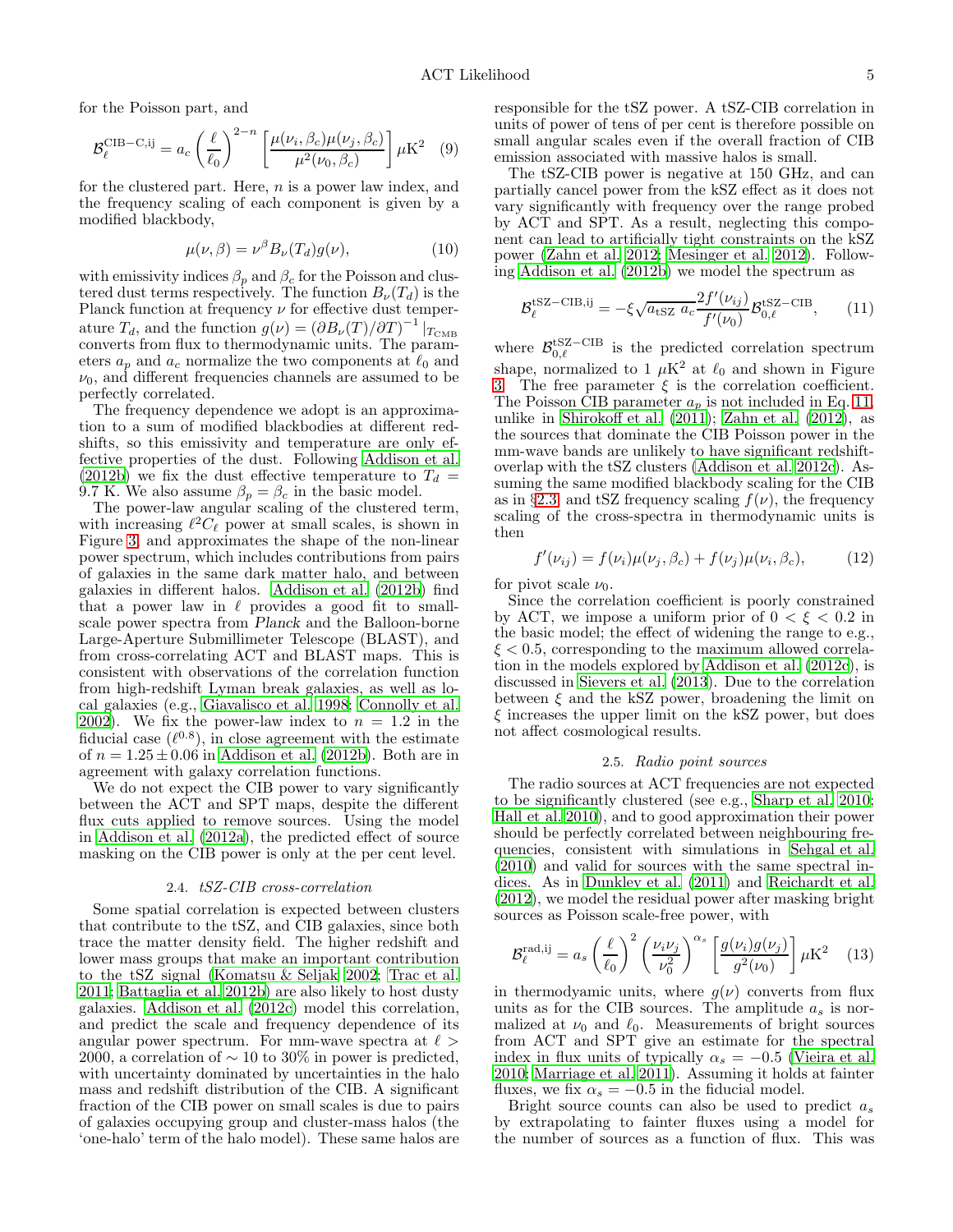done in Marriage et al. (2011) for ACT, and for SPT in Keisler et al. (2011); Reichardt et al. (2012). Using point sources measured from the full ACT dataset, Gralla et al. (2013) now predict a residual power  $a_s =$  $2.9 \pm 0.4$  after masking sources brighter than 15 mJy in both ACT regions (the level used to construct the mask for our maps in this analysis), where the catalog is estimated to be complete. We impose this as a Gaussian prior on the power at 150 GHz. For comparison, the estimated power in the SPT power spectra after masking to a flux level of 6 mJy for SPT-high is  $a_s = 1.3 \pm 0.2$ (Reichardt et al. 2012), which we also impose as a Gaussian prior.

### 2.6. Residual Galactic cirrus

The Galactic emission is spatially varying, and Das et al. (2013) show that dust emission can contribute significantly to the power spectra, particularly in our Equatorial region. As reported in Das et al. (2013), we apply a mask to regions of high dust emission before computing the power spectrum, using measurements at 100  $\mu$ m from IRIS (Miville-Deschênes & Lagache 2005).

We then marginalize over a residual Galactic cirrus component using a power-law template

$$
\mathcal{B}_{\ell}^{\text{Gal},\text{ij}} = a_g \left(\frac{\ell}{\ell_0}\right)^{n_g} \left(\frac{\nu_i \nu_j}{\nu_0^2}\right)^{\beta_g} \left[\frac{g(\nu_i)g(\nu_j)}{g^2(\nu_0)}\right] \mu \text{K}^2, \tag{14}
$$

with amplitude  $a_g$ , frequency index  $\beta_g = 3.8$ , and angular scaling  $n_g = -0.7$ . This angular scaling is estimated from the 100  $\mu$ m IRIS dust maps (Miville-Deschênes  $&$  Lagache 2005). The frequency scaling is estimated by correlating the IRIS dust maps with ACT (Das et al. 2013), and is consistent with early results from Planck (Planck Collaboration XIX et al. 2011). Using the correlation coefficients estimated in Das et al. (2013), we impose priors of  $a_{ge} = 0.8 \pm 0.2$ , and  $a_{gs} = 0.4 \pm 0.2$  in the ACT-E and ACT-S spectra respectively.

For the SPT data, a small Galactic cirrus residual is also expected. In our basic model we follow the treatment in Reichardt et al. (2012), fixing the Galactic cirrus power to  $B_{3000} = 0.16, 0.21,$  and  $2.19 \mu K^2$  in thermodynamic units at 95, 150, and 220 GHz, with scale dependence  $\propto \ell^{-1.2}$ . However, this model has a steeper angular power law than in our ACT model, and a shallower frequency scaling ( $\beta = 3.6$  between 150–220 GHz). For consistency we therefore test the effect of adopting the ACT model instead, using  $\ell^{-0.7}$  and  $\beta_g = 3.8$ , and a prior of  $a_g = 0.4 \pm 0.2$ . We find no effect on parameters and no change in the goodness of fit.

## <span id="page-5-0"></span>3. FULL LIKELIHOOD FROM SMALL-SCALE DATA

In this section we describe the multi-frequency likelihood used to model the ACT data, and show how we extend it to include other small-scale datasets, in particular data from SPT.

#### 3.1. Likelihood from the ACT data

The data from Das et al. (2013) describe the two ACT regions separately (ACT-E and ACT-S); and consist of multi-season and multi-frequency spectra, with

an associated covariance matrix<sup>[1](#page-5-1)</sup>. They are derived from ACT maps obtained using the method described in Dünner et al.  $(2012)$ . The likelihood is Gaussiandistributed to good approximation. To construct the likelihood for each region, given some model spectra  $C_{\ell}^{\text{th,ij}}$ , we compute bandpower theoretical spectra using  $C_b^{\text{th,ij}} = w_{b\ell}^{ij} C_{\ell}^{\text{th,ij}}$ , where  $w_{b\ell}^{ij}$  is the bandpower window function in band  $b$  for cross-spectrum  $ij$ , described in Das et al. (2013).

The likelihood,  $\mathscr{L}$ , of the data for each ACT region separately is given by

<span id="page-5-2"></span>
$$
-2\ln \mathcal{L} = (C_b^{\text{th}} - C_b)^{\text{T}} \Sigma^{-1} (C_b^{\text{th}} - C_b) + \ln \det \Sigma, \tag{15}
$$

where  $\Sigma$  is the bandpower covariance matrix. Each of the model and data vectors  $C_b^{\text{th}}$  and  $C_b$  contain three sets of spectra,

$$
C_b = [C_b^{148,148}, C_b^{148,218}, C_b^{218,218}], \tag{16}
$$

for ACT-E and ACT-S separately, and each spectra set  $C_b^{ij}$  itself contains spectra for each cross-season. There are two seasons used for ACT-E (3 cross-season spectra), and three for ACT-S (6 cross-season spectra). The total likelihood is given by

<span id="page-5-3"></span>
$$
-2\ln\mathcal{L}_{\text{ACT}} = -2\ln\mathcal{L}_{\text{ACT-E}} - 2\ln\mathcal{L}_{\text{ACT-S}}.\tag{17}
$$

# 3.1.1. Calibration and beam uncertainty

The data power spectra are calibrated, but have uncertainties. We therefore include a calibration parameter  $y_i$ , for each map i, that scales the estimated data power spectra as

$$
C_b^{ij} \to y_i y_j C_b^{ij},\tag{18}
$$

and the elements of the bandpower covariance matrix as

$$
\Sigma_{bb'}^{ij} \rightarrow (y_i y_j)^2 \Sigma_{bb'}^{ij}.
$$
 (19)

To account for both ACT regions, we include four calibration parameters:  $y_{1e}$ ,  $y_{2e}$  for ACT-E at 148 GHz and 218 GHz, and  $y_{1s}$ ,  $y_{2s}$  for ACT-S.

Das et al. (2013) calibrate the 148 GHz maps using WMAP, following the method in Hajian et al. (2011), at an effective  $\ell = 700$ , resulting in a 2\% map calibration error in CMB temperature units. We impose this as a Gaussian prior, with  $y_{1e}$ ,  $y_{1s} = 1.00 \pm 0.02$ . The 218 GHz maps are calibrated relative to 148 GHz, at an effective  $\ell = 1500$ . The 218 GHz calibration is constrained by the cross-spectrum, so no prior is imposed on  $y_{2e}$  and  $y_{2s}$ . Within each frequency, the individual seasons are calibrated to each other; the inter-season calibration error is absorbed into the single overall calibration uncertainty.

Uncertainties in the measured beam window functions for ACT at 148 GHz are between 0.7 and 0.4%, and at 218GHz between 1.5 and 0.7%. We incorporate uncertainties in the measured beams by including them directly in the covariance matrix for the spectra, described in Das et al. (2013). This technique assumes a fiducial model for the power spectra but is insensitive to its exact form.

<span id="page-5-1"></span><sup>1</sup> In this paper we use the original version 'v1' of the spectra, unless stated. Since original release, the binning and the beams have been slightly refined, generating 'v2' of the spectra. This is described in  $\overline{D}$  as et al.  $(2013)$ , and the 'v2' spectra are released publicly; cosmological effects are negligible as described in Sievers et al. (2013).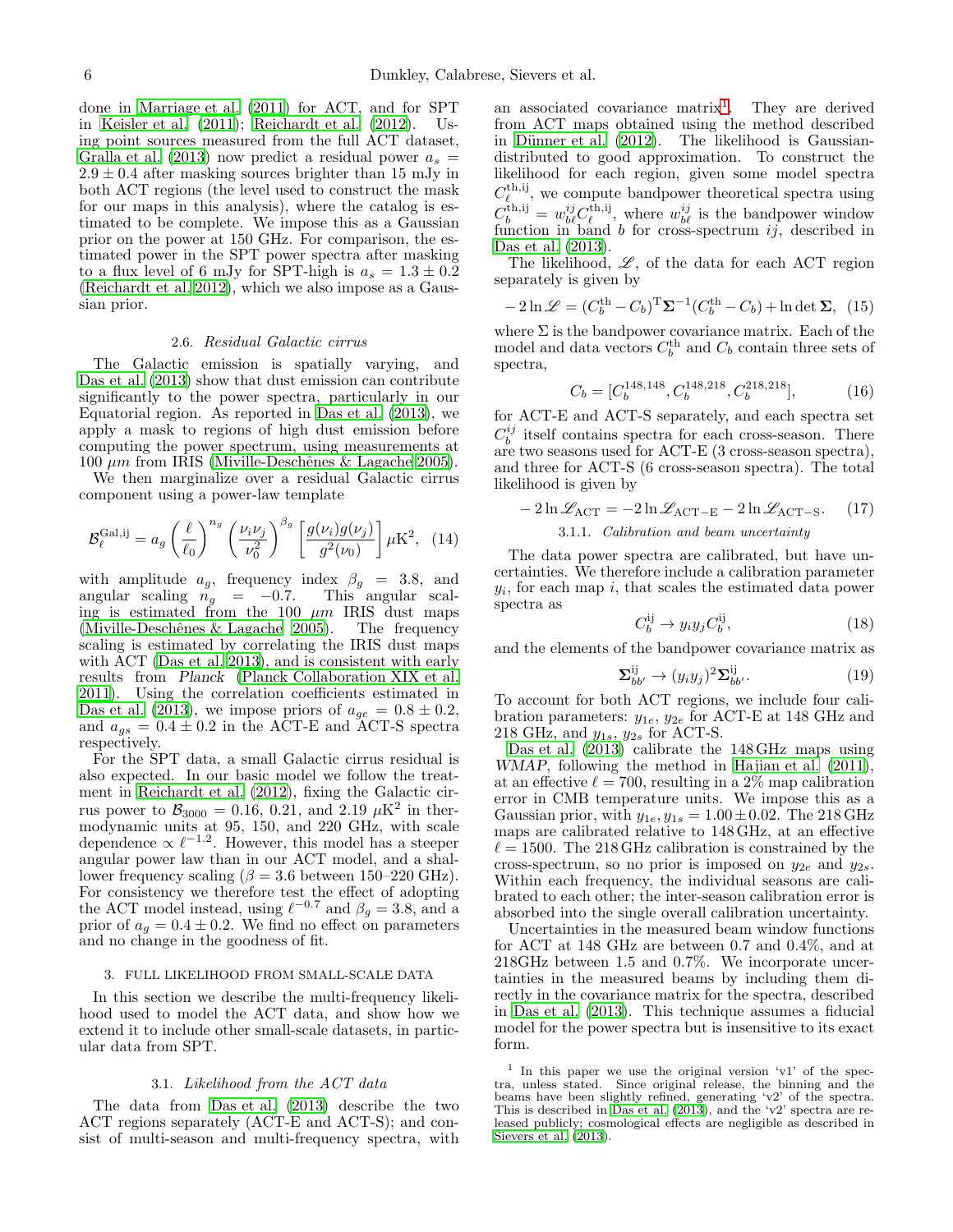

Fig. 4.— (Top) Power spectra measured by ACT (Das et al. 2013) at 148 and 218 GHz, and their cross-spectrum, coadded over ACT-E and ACT-S. We show the primary (lensed CMB in dotted black line) and secondary contributions (dotted lines) to the best-fitting model. (Bottom) Residual power in the ACT cross-frequency spectra, after subtracting the best-fitting model, at 148 (left), 148x218 (center), and 218 GHz (right). The errors at small scales are correlated due to beam uncertainty. The model is a good fit simultaneously to ACT-E and ACT-S, with no sigificant residual features.

### <span id="page-6-1"></span>3.1.2. Secondary model parameters

<span id="page-6-0"></span>Our model described in Section [2](#page-1-0) has nine free secondary parameters for ACT in the basic case:  $a_{\text{tSZ}}$  and  $a_{\text{kSZ}}$  describing the SZ emission,  $a_p$ ,  $a_c$  and  $\beta_c$  describing the CIB power,  $a_s$  describing the radio power,  $\xi$ describing the tSZ-CIB cross-correlation, and  $a_{ge}$  and  $a_{gs}$  describing the Galactic cirrus emission. The latter four have strong priors imposed, as described in §[2:](#page-1-0)  $a_s = 2.9 \pm 0.4, 0 \lt \xi \lt 0.2, a_{ge} = 0.8 \pm 0.2, \text{ and}$ 

 $a_{gs} = 0.4 \pm 0.2$ . In addition to the nine model parameters, there are four calibration parameters for ACT. In §[4.3](#page-10-0) we investigate how additional, or fewer, parameters affect the fit of the model to the data. To compute the model requires an effective frequency for each component; we use the band-centers for SZ, radio, and dusty sources given in Table 1 (Swetz et al. 2011).

# 3.2. Combining with SPT data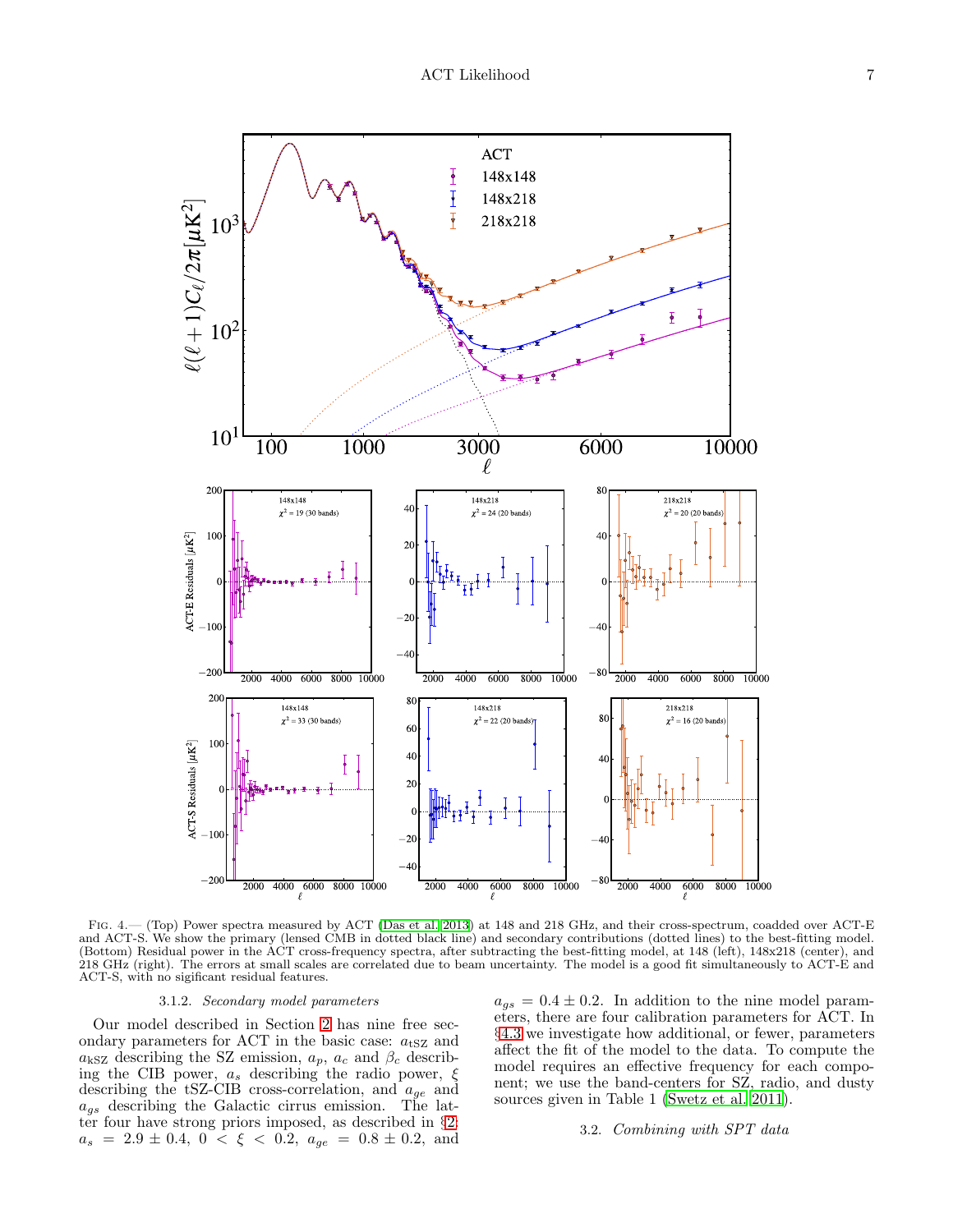

<span id="page-7-0"></span>FIG. 5.— Distributions for secondary parameters from ACT and SPT, for best-fitting ΛCDM model. Parameters  $\{a_{tSZ}, a_{kSZ}, a_p, a_c,$  $a_{\rm gs}$ ,  $a_{\rm ge}$ ,  $a_s$ } are the  $\ell(\ell+1)C_{\ell}/2\pi$  power in  $\mu$ K<sup>2</sup> at  $\ell = 3000$  and frequency 150 GHz. The tSZ-CIB correlation parameter  $\xi$  is also defined at  $\ell = 3000$ . The dust emissivity index  $\beta_c$  is in flux u at each frequency are given in Table [2.](#page-10-1) Strong priors, described in §[3.1.2,](#page-6-0) are imposed on  $\{\xi, a_{\text{ge}}, a_{\text{gs}}, a_s\}.$ 

The South Pole Telescope observed the sky from 2007– 10. Spectra are reported in Keisler et al. (2011) for angular scales  $650 < \ell < 3000$  at 150 GHz, and in Reichardt et al. (2012) for angular scales  $2000 < \ell <$ 9400 at 95, 150 and 220 GHz. These observations are summarized in Table [1.](#page-2-1) One of the goals of our work here is to test for consistency between the two experiments, by using a common framework to describe the SZ and foreground components. As this article was being prepared, refined spectra from SPT at 150 GHz were reported in Story et al. (2012); we do not include these latest data in our comparison.

Before fitting the SPT data with the ACT secondary model, we confirm that we recover the parameters and  $\chi^2$  obtained for the model used in Reichardt et al. (2012) using the SPT data. To combine the data over the full angular range, we follow the method in Reichardt et al. (2012), using the Keisler et al. (2011) data at  $\ell$  < 2000 (SPT-low) and the Reichardt et al. (2012) data at smaller scales (SPT-high). More radio source power has been removed from the SPT-high spectra due to masking at a deeper flux level, so the expected residual radio power in SPT-low is  $B_{3000} = 10.5 \pm 2.4 \mu\text{K}^2$ , compared to  $1.3 \pm 0.2$  for SPT-high. We account for this by first subtracting a radio Poisson power of  $B_{\ell} = 9.2 \mu \dot{\text{K}}^2$  from the SPT-low data, following the approach in Reichardt et al. (2012). A Gaussian prior is then imposed on the overall residual radio level in SPT of  $a_{s'} = 1.3 \pm 0.2$ .

We then extend the ACT secondary model to fit the SPT power spectra. Six of the ACT model parameters are expected to be common for the SPT data (the SZ and CIB parameters:  $a_{\text{tSZ}}$ ,  $a_{\text{kSZ}}$ ,  $\xi$ ,  $a_p$ ,  $a_c$  and  $\beta_c$ ). In addition, to fit the SPT data we require a separate radio source parameter,  $a_{s'}$ , and three calibration parameters,  $y_1, y_2, y_3$ , to calibrate the 95, 150, and 220 GHz maps respectively. We impose a uniform prior on these calibration parameters, as the SPT covariance matrices include the calibration uncertainty.

The likelihood for ACT and SPT together is given by

$$
-2\ln\mathcal{L} = -2\ln\mathcal{L}_{\text{ACT}} - 2\ln\mathcal{L}_{\text{SPT}}.
$$
 (20)

The SPT likelihood is constructed as in Eq. [15,](#page-5-2) with model and data vectors

$$
C_b = [C_b^{95,95}, C_b^{95,150}, C_b^{95,220}, C_b^{150,150}, C_b^{150,220}, C_b^{220,220}] \tag{21}
$$

for SPT-high at  $\ell > 2000$ , and  $C_b = C_b^{150,150}$  for SPT-low at  $\ell < 2000$ . To compute the model, we use the bandcenters for SZ, radio and dusty sources given in Table 1, from Reichardt et al. (2012).

There is some degree of covariance between the ACT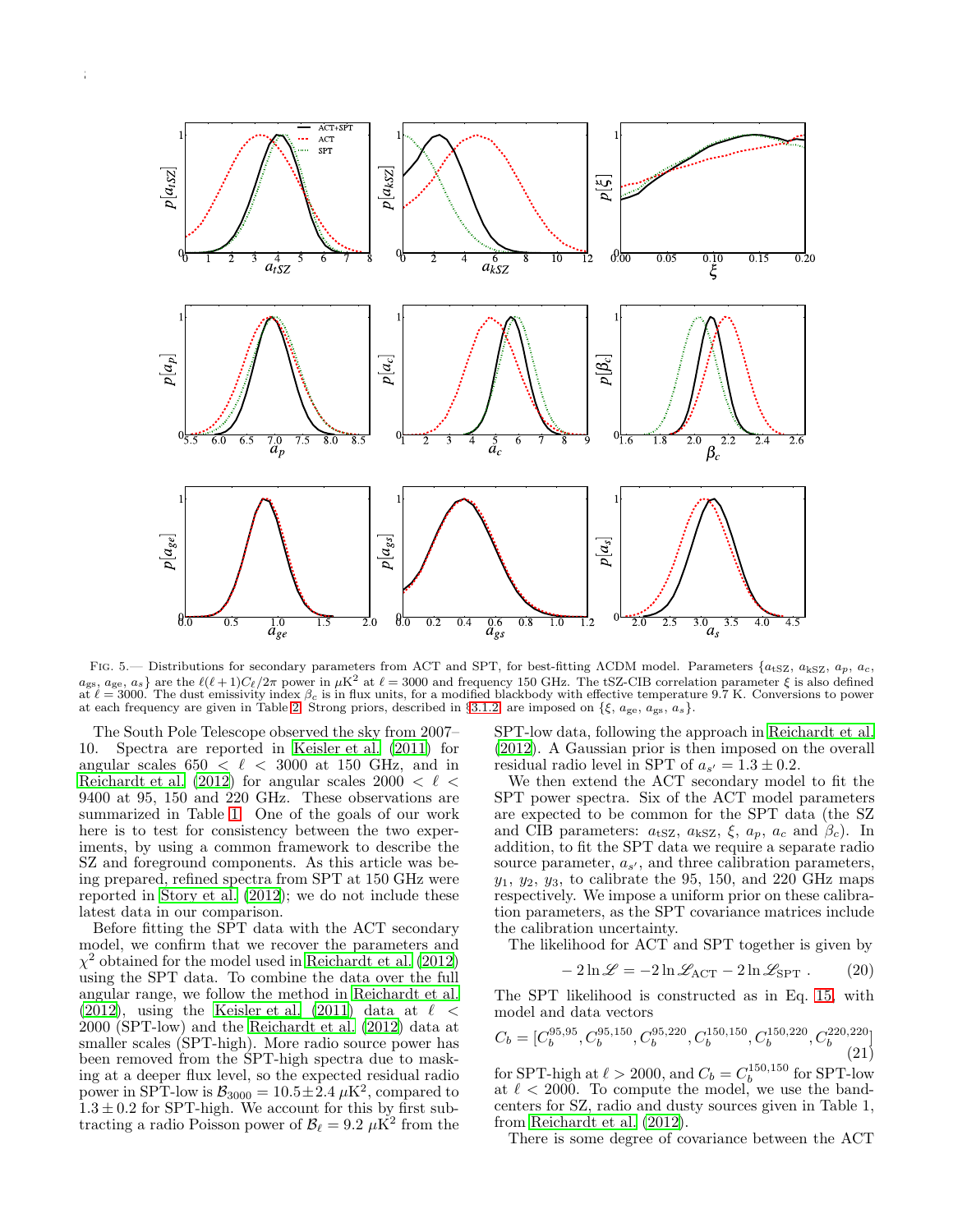and SPT spectra, due to the  $54 \text{ deg}^2$  overlapping region of sky. Covariance between the two spectra due to cosmic variance, scaling as  $1/f_{\text{sky}}$ , is estimated at a level of 8% (using  $54/\sqrt{590 \times 800}$ ); the addition of noise lowers this level, so we neglect the correlation in our combined analysis.

### 3.3. Multi-frequency likelihood prescription

To return the ACT (or ACT+SPT) multi-frequency likelihood for a given model we follow this approach:

- Select primary cosmological parameters, and compute a theoretical lensed CMB power spectrum  $B_{\ell}^{\text{CMB}}$  using the CAMB numerical Boltzmann code (Lewis et al. 2000).
- Select values for common secondary parameters:  $\theta = \{a_{\text{tSZ}}, a_{\text{kSZ}}, \xi, a_p, a_c, \beta_c\}.$
- Select values for ACT-specific secondary and calibration parameters:  $\theta = \{a_s, a_{ge}, a_{gs}, y_{1e}, y_{2e},$  $y_{1s}, y_{2s}$ , and/or SPT-specific secondary and calibration parameters:  $\theta = \{a_{s'}, y_1, y_2, y_3\}.$
- Compute the total theoretical secondary power spectra  $\mathcal{B}_{\ell}^{\text{sec},\text{ij}}$  for all the required cross-spectra with  $E_q$ . [4,](#page-1-1) using the effective frequencies for each experiment.
- Compute the total model power at each frequency,  $\mathcal{B}_{\ell}^{\mathrm{th, ij}} = \mathcal{B}_{\ell}^{\mathrm{CMB}} + \mathcal{B}_{\ell}^{\mathrm{sec, ij}}.$
- Compute the bandpower theoretical power spectra for each dataset for both South and Equatorial regions for ACT (and for SPT), and compute the likelihood using Eq. [17.](#page-5-3)

### 3.3.1. Combining with WMAP

In Sievers et al. (2013) we use the ACT and SPT likelihood in combination with data from WMAP seven-year data to estimate cosmological parameters. The WMAP data measure  $\ell < 1000$  angular scales, and so have minimal contamination from SZ and point sources. The public 7-year likelihood estimates the temperature spectrum from V and W bands (61 and 94 GHz, Larson et al. 2011). At these frequencies and angular scales, the infrared point source contribution is expected to be negligible, consistent with ACT and SPT measurements. The radio point source level is estimated and subtracted internally to the WMAP analysis using the multi-frequency data (e.g., Nolta et al. 2009). Finally, in light of observations by both ACT and SPT, we also neglect the SZ power in the WMAP data, as it is expected to be small:  $\ell(\ell+1)C_{1000}/2\pi \sim 12 \mu{\rm K}^2$  at 61 GHz from the Battaglia et al. (2012a) model, assuming  $\sigma_8 = 0.8$ .

#### <span id="page-8-0"></span>4. TESTS OF THE MULTI-FREQUENCY LIKELIHOOD

In this section we test the goodness of fit of the model to the ACT power spectra, assuming the ΛCDM cosmological model. We estimate the probability distributions of the secondary parameters using the MCMC method

described in Dunkley et al. (2011), fixing the ΛCDM pa-rameters at best-fitting values<sup>[2](#page-8-1)</sup>. We then investigate a set of possible extensions or modifications to the secondary model. We include the SPT power spectra and examine the consistency of the foreground model between the two datasets. We use the ACT 'v1' spectra for this analysis; as described earlier, a refined estimate of the beams became available after the analysis was complete. We have checked that effects on parameters are negligible  $( $0.2\sigma$ ), so do not update the parameter constraints$ or plots in this section.

# 4.1. ACT data

We find that the model provides a good fit to the ACT data over the full range of angular scales and frequencies. Figure [4](#page-6-1) shows the total spectra (coadded over ACT-E and ACT-S, with the best-fitting Galactic cirrus component removed) decomposed into primary and secondary contributions. The SZ and foregrounds dominate at  $\ell \gtrsim 2400$  at 218 GHz, and at  $\ell \gtrsim 3200$  at 148 GHz.<br>The goodness of fit is  $\chi^2 = 675$  for 697 dof (reduced  $\chi^2 = 0.98$ , with PTE= 0.72, for 710 data points and 13 parameters). This indicates a good overall fit, but localised deviations can be hard to identify using the  $\chi^2$ over the full angular range. Figure [4](#page-6-1) therefore shows the residual power after subtracting the best-fitting model; we do not observe any significant features, indicating that the model fits both the angular and frequency dependence of the data in both regions. There is a positive excess in the ACT-E residuals at the smallest scales at 218 GHz, but this is consistent with correlated beam error, accounted for in the covariance matrix.

The marginalized distributions for the secondary parameters fitting the data are shown in Figure [5](#page-7-0) and summarized in Table [2.](#page-10-1) The Poisson-like and clustered CIB power,  $a_p$  and  $a_c$ , are detected at high significance, with index  $\beta = 2.2 \pm 0.1$  consistent with Addison et al. (2012b) who find  $2.20 \pm 0.07$ . The tSZ and kSZ power are individually seen at low significance, with an anti-correlation between  $a_{\text{tSZ}}$  and  $a_{\text{kSZ}}$ . The kSZ power peaks at a nonzero value, but the distribution is broad and consistent with zero. The total SZ power is detected at high significance. The tSZ-CIB correlation coefficient is unconstrained in the prior range  $0 < \xi < 0.2$ , and is also unconstrained by ACT if allowed to vary over a broader range (e.g.,  $\xi < 0.5$ ). The parameters for the power from radio sources and from Galactic cirrus are driven by their prior distributions. Sievers et al. (2013) present a physical interpretation of these parameters; the constraints are consistent with those found in the 1-year ACT analysis in Dunkley et al. (2011), with reduced errors.

In Figure [6](#page-9-0) we show the individual components that contribute to the 148 GHz and 218 GHz power spectra after removal of the best-fitting Galactic cirrus power. At 148 GHz there are contributions from all the components. At 218 GHz the secondary spectrum is dominated by dusty point sources, both clustered and Poisson. This is illustrated further in Figure [7,](#page-10-2) which shows the frequency

<span id="page-8-1"></span><sup>&</sup>lt;sup>2</sup> Physical baryon density  $\Omega_b h^2 = 0.02226$ , cold dark matter density  $\Omega_c h^2 = 0.1122$ , ratio of the acoustic horizon to the angular diameter distance at decoupling  $\Theta = 1.040$ , scalar amplitude  $\ln[10^{10}A_s] = 3.186$ , spectral index  $n_s = 0.9707$ , and optical depth  $\tau = 0.898$ .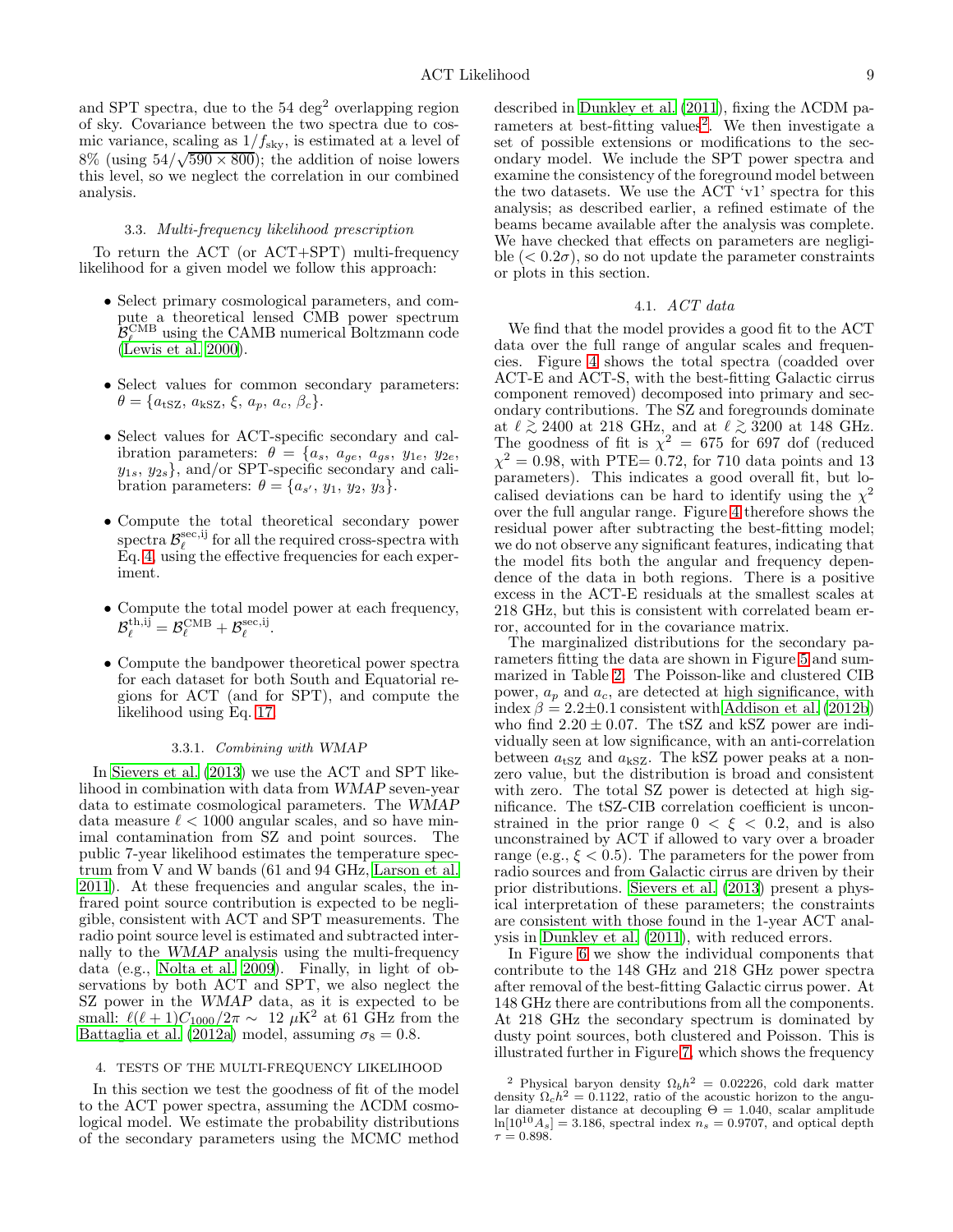

<span id="page-9-0"></span>Fig. 6.— Power spectra measured by ACT at 148–218 GHz, with the best-fitting individual SZ and foreground components from Table [2.](#page-10-1) The Galactic cirrus component has been subtracted. At 148 GHz (top) the secondary components are significant at scales smaller than ℓ ∼ 2000, with contributions from tSZ, kSZ, radio galaxies, the CIB, and the tSZ-CIB cross-correlation. The tSZ, kSZ and tSZ-CIB are non-zero in this model, but are not individually significantly detected from the ACT spectra. The radio power is constrained by bright source counts. At 218 GHz (bottom) the secondary signal is significant by  $\ell \sim 1000$ , and is dominated by the Poisson and clustered CIB.

dependence of the dominant components in our model at  $\ell = 3000$ . The derived constraints on the CIB and radio source components, and the Galactic cirrus emission, at the ACT effective frequencies are also given in Table [3](#page-10-3) to allow comparison with other models.

#### 4.2. Combination with SPT

The same model also provides a good fit to the SPT spectra. The SPT data extend the frequency range to

95 GHz, adding three additional cross-spectra to the likelihood. We show the parameters estimated from SPT alone in Figure [5](#page-7-0) and in Table [2;](#page-10-1) they are consistent with those from ACT, with  $\sim 1\sigma$  shifts in  $a_{\rm kSZ}$  and  $\beta_c$ . The radio Poisson level is lower due to the greater number of radio sources masked in the SPT maps. The model is shown with the SPT spectra in Figure [8;](#page-11-0) the goodness of fit is  $\chi^2 = 96$  for 107 dof (reduced  $\chi^2 = 0.89$ , PTE=0.77).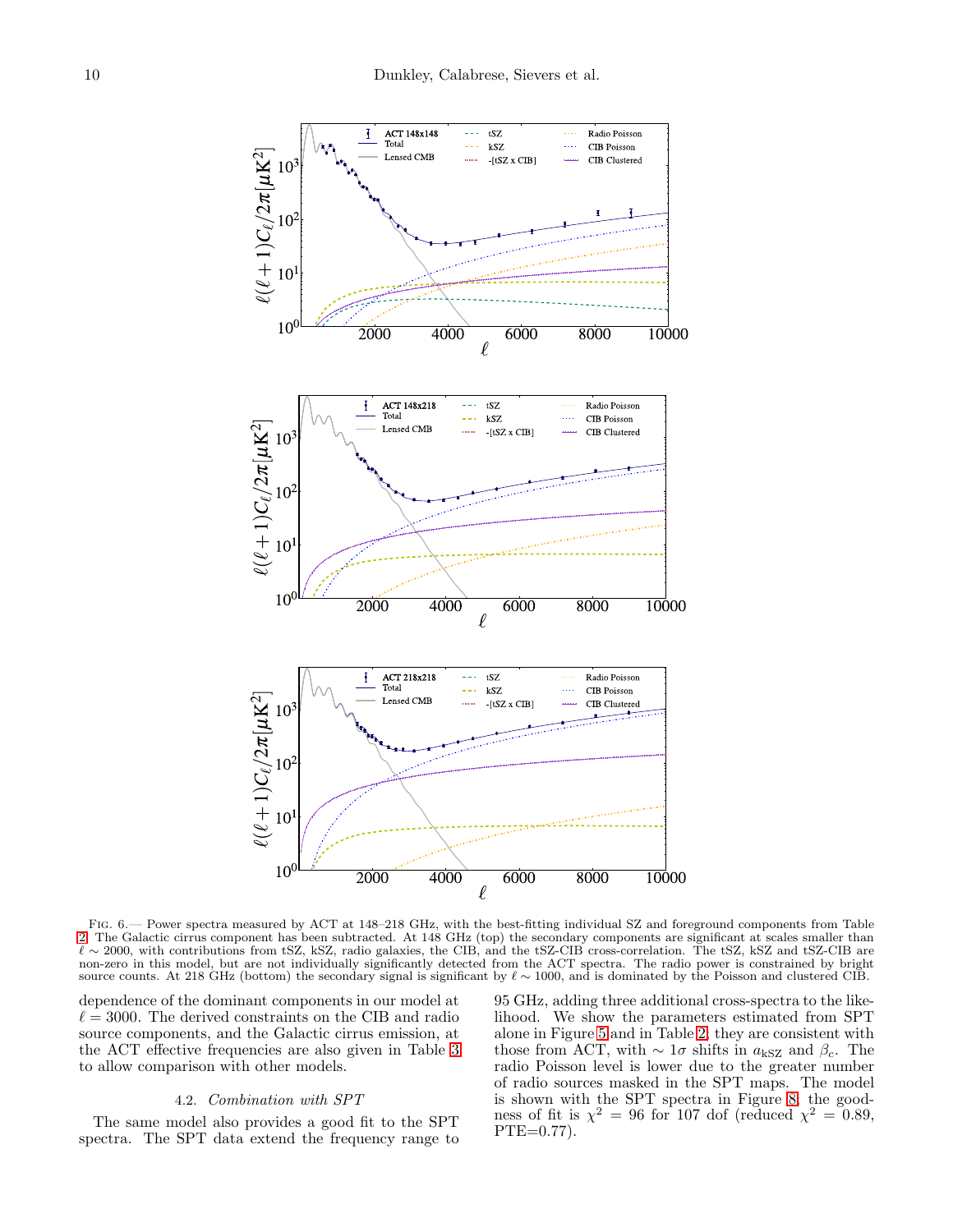<span id="page-10-1"></span>

|                              | Parameter              | Prior <sup>b</sup> | $\ensuremath{\mathrm{ACT}^{\mathrm{c}}}$ | <b>SPT</b>        | $ACT+SPT$          |
|------------------------------|------------------------|--------------------|------------------------------------------|-------------------|--------------------|
| SZ                           | $a$ <sub>tSZ</sub>     | > 0                | $3.3 \pm 1.4$                            | $4.1 \pm 0.9$     | $4.0 \pm 0.9$      |
|                              | $a_{\rm kSZ}$          | > 0                | < 8.6                                    | < 4.2             | < 5.0 <sup>d</sup> |
| CIB                          | $a_p$                  | > 0                | $6.9 \pm 0.4$                            | $7.0 \pm 0.4$     | $7.0 \pm 0.3$      |
|                              | $a_c$                  | > 0                | $4.9 \pm 0.9$                            | $6.0 \pm 0.7$     | $5.7 \pm 0.6$      |
|                              | $\beta_c$              | > 0                | $2.2 \pm 0.1$                            | $2.0 \pm 0.1$     | $2.10 \pm 0.07$    |
| $tSZ-CIB$                    | ξ                      | $0 < \xi < 0.2$    | < 0.2                                    | < 0.2             | < 0.2              |
| Radio                        | $a_s$                  | $2.9 \pm 0.4$      | $3.1 \pm 0.4$                            |                   | $3.2 \pm 0.3$      |
|                              | $a_{s'}$               | $1.3 \pm 0.2$      |                                          | $1.4 \pm 0.1$     | $1.4 \pm 0.1$      |
| Galactic cirrus <sup>e</sup> | $a_{ge}$               | $0.8 \pm 0.2$      | $0.9 \pm 0.2$                            |                   | $0.9 \pm 0.2$      |
|                              | $a_{gs}$               | $0.4 \pm 0.2$      | < 0.73                                   |                   | < 0.70             |
| Calibration                  | $y_{1e}$               | $1.00 \pm 0.02$    | $1.010 \pm 0.007$                        |                   | $1.006 \pm 0.006$  |
|                              | $y_{2e}$               |                    | $0.99 \pm 0.01$                          |                   | $0.99 \pm 0.01$    |
|                              | $y_{1s}$               | $1.00 \pm 0.02$    | $1.011 \pm 0.007$                        |                   | $1.010 \pm 0.007$  |
|                              | $y_{2s}$               |                    | $1.03 \pm 0.01$                          |                   | $1.02 \pm 0.01$    |
|                              | $y_1$                  |                    |                                          | $1.01 \pm 0.02$   | $1.01 \pm 0.02$    |
|                              | $y_2$                  |                    |                                          | $1.007 \pm 0.008$ | $1.008 \pm 0.008$  |
|                              | $y_3$                  |                    |                                          | $1.02 \pm 0.02$   | $1.03 \pm 0.02$    |
|                              | best fit $\chi^2$ /dof |                    | 675/697                                  | 96/107            | 773/810            |
|                              | <b>PTE</b>             |                    | 0.72                                     | 0.77              | 0.82               |

TABLE 2 Likelihood parameters, assuming best-fit 6-parameter ΛCDM for the lensed CMB<sup>a</sup> .

<sup>a</sup>Secondary parameters marginalized over the 6 ΛCDM model parameters are reported in Table 1 of Sievers et al. (2013), and are consistent with these results. The marginalization has little effect on these secondary parameters, increasing errors by at most 10%.

<sup>b</sup>A flat prior is imposed, unless indicated as a Gaussian with  $x \pm y$  for mean x and standard deviation y. <sup>c</sup>Results are reported as  $68\%$  confidence levels or  $95\%$  upper limits;  $\xi$  is unconstrained so the prior upper limit is reported.

<sup>d</sup>If the prior on  $\xi$  is broadened to  $0 < \xi < 0.5$ , the upper limit increases to  $a_{kSZ} < 6.9$  (Sievers et al. 2013).

<sup>e</sup>The SPT cirrus level we use is  $B_{3000} = 0.16, 0.21,$  and 2.19  $\mu$ K<sup>2</sup> at 95, 150, and 220 GHz, as measured in Reichardt et al. (2012).

<span id="page-10-3"></span>TABLE 3 DERIVED CONSTRAINTS ON FOREGROUND POWER,  $\mathcal{B}_{3000}$   $(\mu\mathrm{K}^2)$ 

|                   | ACT                            |                               | <b>SPT</b>      |                   |               |  |
|-------------------|--------------------------------|-------------------------------|-----------------|-------------------|---------------|--|
|                   | 148 GHz                        | $218$ GHz                     | $95\text{ GHz}$ | $150 \text{ GHz}$ | 220GHz        |  |
| $CIB-P$           | $6.8 \pm 0.4$                  | $78 + 12$                     | $0.90 \pm 0.02$ | $8.0 \pm 0.5$     | $69 \pm 10$   |  |
| $CIB-C$           | $4.8 \pm 0.9$                  | $54 \pm 16$                   | $0.76 \pm 0.02$ | $6.8 \pm 0.8$     | $59 \pm 12$   |  |
| Radio             | $3.2 \pm 0.4$                  | $1.4 \pm 0.2$                 | $7.2 \pm 0.8$   | $1.4 \pm 0.2$     | $0.7 \pm 0.1$ |  |
| $Gal-Ea$<br>Gal-S | $0.9 \pm 0.2$<br>$0.4 \pm 0.2$ | $11 \pm 2.3$<br>$5.0 \pm 2.3$ |                 |                   |               |  |

<sup>a</sup>Gal-E and Gal-S are the Galactic cirrus powers in the ACT-E and ACT-S spectra. The levels are close to the priors imposed from the measured cross-correlations with IRIS (Das et al. 2013)

Given the consistency of the two datasets, we combine them to generate a joint likelihood; Figure [5](#page-7-0) includes the secondary parameters derived from a joint fit. In this case there are ten foreground parameters, and seven calibration parameters. The tenth foreground parameter (not plotted) is  $a_{s'}$  for the Poisson radio sources in SPT. The goodness of fit of the joint model is  $\chi^2 = 773$ , which can be compared to  $\chi^2 = 675 + 96 = 771$  for the independent fit to each data set. This supports their consistency.

We report the derived constraints on the CIB and radio source components at the ACT and SPT effective frequencies for each band in Table [3.](#page-10-3) A difference of approximately 15% is expected between the CIB power at 148 GHz for ACT and 150 GHz for SPT, due to different effective bandpass frequencies and the strong CIB



<span id="page-10-2"></span>Fig. 7.— Frequency dependence of the dominant components of the foreground power at  $\ell = 3000$  measured by the combined ACT and SPT data sets. The bands show the  $1\sigma$  uncertainties from Table [2.](#page-10-1) At  $150 - 220$  GHz the power from fluctuations in the CIB dominates; at lower frequencies the thermal SZ and radio source power is more significant. The SPT radio power is lower due to deeper integration. The kSZ and tSZ-CIB components are not shown.

<span id="page-10-0"></span>frequency dependence across the mm-wave bands.

# 4.3. Tests of the likelihood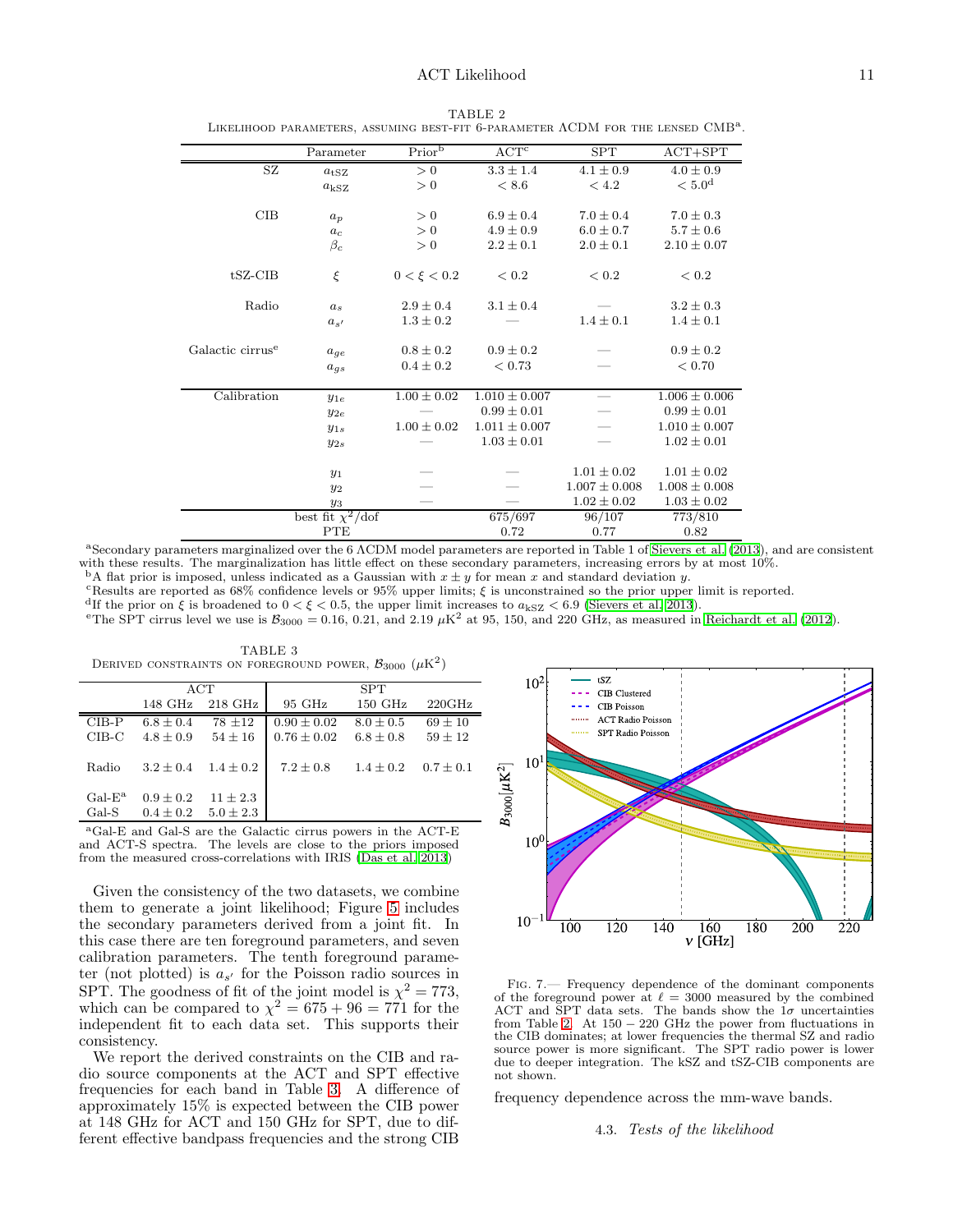

<span id="page-11-0"></span>Fig. 8.— Power spectra at 95, 150 and 220 GHz, and their cross-spectra, measured by SPT (Reichardt et al. 2012), fit with the same model as the ACT data in Figure [4.](#page-6-1) At 150 GHz the SPT-low spectrum from Keisler et al.  $(2011)$  is included, with excess radio power subtracted for comparison. Accounting for the different flux cuts applied to the ACT and SPT maps, and the different bandpass effective frequencies, the spectra are consistent.

TABLE 4 Modifications to secondary model

<span id="page-11-1"></span>

| Model                          | Number of               | ACT <sup>b</sup> |
|--------------------------------|-------------------------|------------------|
|                                | parameters <sup>a</sup> | $\Delta\chi^2$   |
| Fiducial                       | 9                       | O                |
|                                |                         |                  |
| CIB index $n$ free             | 10                      | -4               |
| $\beta_c \neq \beta_p$         | 10                      | $\mathbf{0}$     |
| $CIB$ Poisson corr = 0.8       | 9                       | 5                |
| CIB Clustered corr $= 0.8$     | 9                       | 1                |
| CIB $T_d = 13.6$ K             | 9                       | 1                |
| Fixed kSZ, $a_{\rm kSZ} = 1.5$ | 8                       | 3                |
| Altered kSZ shape              | 9                       | 1                |
| No tSZ-CIB corr, $\xi = 0$     | 8                       | 2                |
| No SZ                          | 6                       | 21               |
| Radio index $\alpha_s = 0$     | 9                       | 1                |
| No Galactic residual           | 7                       | 6                |

<sup>a</sup>Does not include calibration parameters.

<sup>b</sup>We report the  $\Delta \chi^2$  to the nearest integer.

This model fits the ACT and SPT data, and includes our uncertainties about the physical components, with priors describing our knowledge from other observations. However, it is a simplified parameterization of the emission. We therefore consider a set of extensions or modifications to the model, and test how the goodness of fit to the ACT data is affected by an increase or decrease in parameters, or a change in the prior assumptions. In these tests, summarized in Table [4,](#page-11-1) we hold the cosmological model fixed at the best-fitting ΛCDM parameters. A subset of these extensions are considered further in Sievers et al. (2013), testing their effect on the primary cosmological parameters.

The CIB appears to be well-fit currently by a powerlaw in angular scale, with  $\mathcal{B}_{\ell} \propto \ell^{0.8}$ . Addison et al. (2012b) find an uncertainty of 0.06 in this scaling. If we allow the index  $n$  to vary, we find no improvement in the fit, but parameter distributions for the CIB parameters  $a_p$  and  $a_c$  are broadened, as they are correlated with the power-law scaling. We also assume that the CIB emission is perfectly correlated among frequencies, in the range 95–220 GHz. Evidence for imperfect correlation was reported in Planck Collaboration XVIII et al. (2011). The effect of this assumption is tested by setting the correlation coefficient to  $\langle 1 \rangle$  in the model, choosing 0.8 for either the Poisson or clustered components, roughly corresponding to the degree of correlation between maps reported in Planck Collaboration XVIII et al. (2011). For the Poisson component we find that this degrades the goodness of fit by  $\Delta \chi^2 = 5$  compared to the perfectly correlated case. We also assume a common frequency scaling of the clustered and Poisson terms. A different scaling in frequency may be expected if, for instance, the redshift dependence of the clustered and Poisson power is different, so a common index is not necessarily expected. Allowing it to vary independently does not significantly improve the goodness of fit, but does lead to a poorly constrained distribution for  $\beta_c$ , and removes the detection of the CIB at 148 GHz. The index for the Poisson sources in this case,  $\beta_p = 2.14 \pm 0.15$ , is consistent with the joint index. Changing the effective dust temperature from 9.7 K to 14 K, consistent with the value obtained by Gispert et al. (2000) from a fit to the FIRAS CIB frequency spectrum, has no effect on the model, apart from a corresponding change in  $\beta_c$ .

Exploring the SZ assumptions, we consider fixing the kSZ contribution to the linear theory estimate for a universe with  $\sigma_8 = 0.8$ , assuming homogeneous reionization. This degrades the goodness of fit of the model by only  $\Delta \chi^2 = 3$ , indicating that the data cannot yet distinguish between homogenous and patchy reionization. Limiting the kSZ in this way also leads to tighter constraints on the tSZ power. Modifying instead the shape, we find that adding a patchy reionization template from Battaglia et al. (2012b) to the kSZ, which changes its shape, does not affect the other secondary parameters. Neglecting the tSZ-CIB cross-correlation also fits the data equally well for one fewer parameter. The dependence of the kSZ constraints on the model for the tSZ-CIB correlation is explored further in Sievers et al. (2013). If we neglect the SZ components altogether, setting  $a_{\text{tSZ}} = a_{\text{kSZ}} = 0$  and keeping only the CIB and Galactic components, the goodness of fit significantly worsens, with an increase of  $\Delta \chi^2 = 21$ .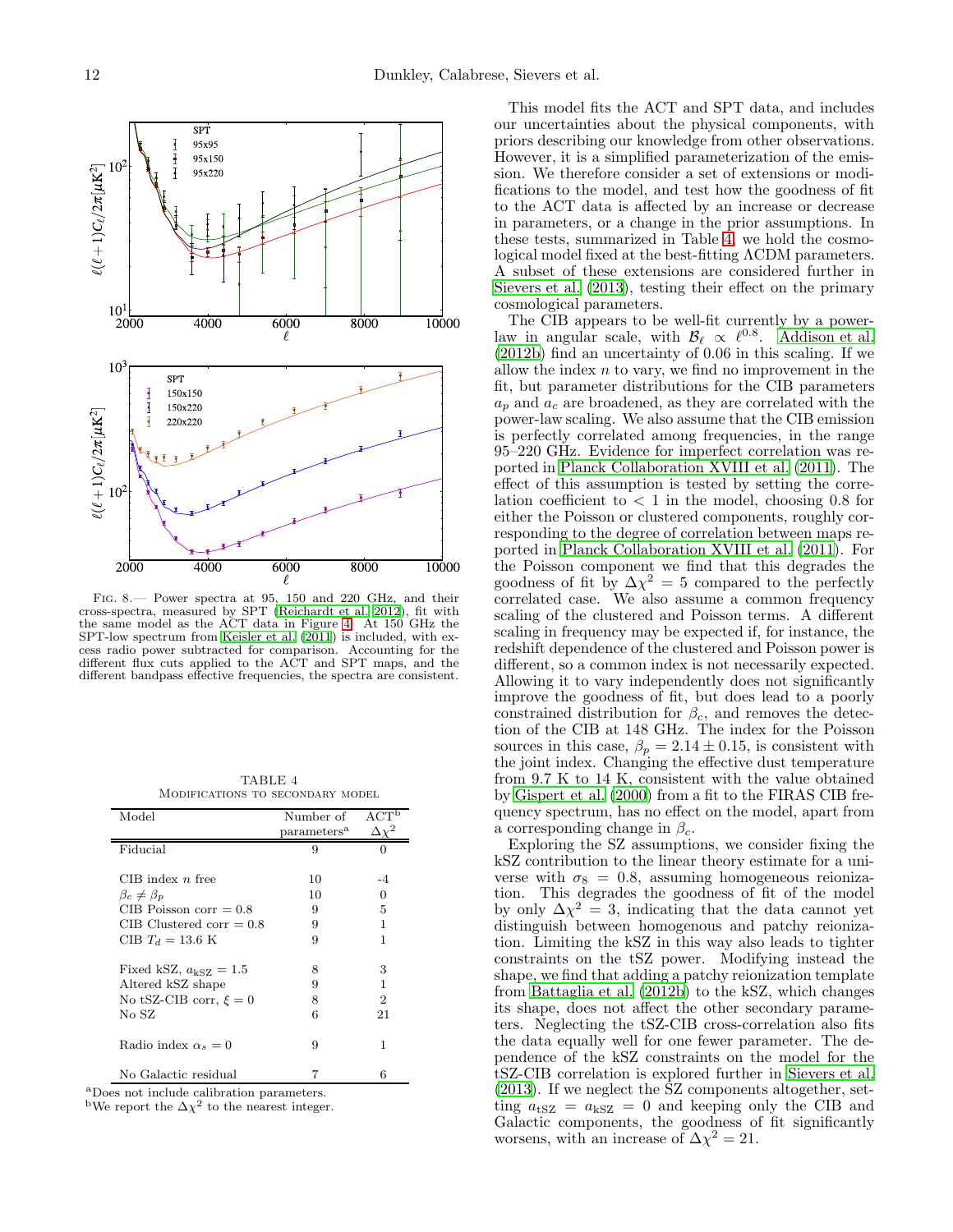Our model imposes an a priori assumption on the frequency scaling of the extragalactic radio sources. We test the effect of changing the radio spectral index to  $\alpha_s = 0$ , finding negligible effect on parameters and goodness of fit. There is also little effect from changing the prior on the power from Gralla et al. (2013) by  $1\sigma$ , corresponding to a different model for the bright radio sources that lie above the detection threshold. Removing the prior altogether opens up degeneracies with other parameters, but does not significantly improve the goodness of fit.

Finally, we test the effect of removing the Galactic cirrus components; the goodness of fit worsens by  $\Delta \chi^2 = 6$ and the clustered CIB level increases. This indicates a preference for Galactic cirrus at the 95% confidence level.

# 5. CMB-ONLY LIKELIHOOD

<span id="page-12-0"></span>Understanding the contribution of the secondary components to the ACT power spectra is vital for extracting the cosmological information, due to possible degeneracies between primary and secondary parameters. Values of the secondary parameters are also astrophysically interesting. However, if we are only interested in the cosmological parameters, a simplified likelihood is desirable.

We construct a CMB-only likelihood from ACT data as follows. Instead of using the ACT likelihood to estimate cosmological parameters, we take the intermediate step of estimating the CMB power spectrum in bandpowers, marginalizing over the possible contamination. This is a natural extension to forms of CMB data compression that have been adopted in earlier analyses (e.g., Bond, Jaffe, & Knox 2000). Such 'grand unified spectra' were used in a number of subsequent papers to combine the results from various CMB experiments, marginalizing over a variety of nuisance parameters, e.g., in Sievers et al. (2003); Bond et al. (2003); Bond et al. (2004). At large scales, where contamination from SZ and point sources is negligible, the estimated CMB is simply an optimally combined average of the multi-frequency spectra as in e.g., Hinshaw et al. (2003). At smaller scales the CMB spectrum has additional uncertainty due to secondary contamination.

By marginalizing over nuisance parameters in the spectrum-estimation step, we can effectively decouple the primary CMB from non-CMB information. No additional nuisance parameters are then needed when estimating cosmological parameters.

#### 5.1. Method: bandpowers via Gibbs sampling

To implement this method in practice, we estimate  $n_b$ CMB bandpowers, marginalizing over the secondary parameters. We use the full multi-frequency likelihood from §[3](#page-5-0) to do this, but estimate CMB bandpowers instead of cosmological parameters.

We recall that the model for the theoretical power for a single cross-frequency, cross-season spectrum,  $C_{\ell}^{\text{th,ij}}$ , is written as

$$
C_{\ell}^{\text{th,ij}} = C_{\ell}^{\text{CMB}} + C_{\ell}^{\text{sec,ij}}(\theta),\tag{22}
$$

where  $C_{\ell}^{\text{sec},ij}(\theta)$  is the secondary signal as in Eq. [4,](#page-1-1) and is a function of secondary parameters  $\theta$ . Writing the spectrum in bandpowers,  $C_b^{\text{th,ij}} = w_{b\ell}^{ij} C_{\ell}^{\text{th,ij}}$ , where w are the bandpower window functions, we write the model for the bandpowers in vector form as

$$
C_b^{\text{th}} = \mathbf{A} C_b^{\text{CMB}} + C_b^{\text{sec}}(\theta),\tag{23}
$$

where  $C_b^{\text{th}}$  and  $C_b^{\text{sec}}$  are multi-frequency, multi-season vectors of length  $n_b \times n_{\text{spec}}$ , where  $n_b$  is the number of bandpowers, and  $n_{\rm spec}$  is the number of cross-season and cross-frequency spectra ( $n_{\rm spec} = 9$  for ACT-E, and 18 for ACT-S). The secondary spectra differ between frequencies but not between seasons. The mapping matrix A, with elements that are either 1 or 0, maps the CMB bandpower vector (of length  $n_b$ ), which is the same at all frequencies and in all seasons, onto the  $(n_b \times n_{\rm spec})$ length data vector.

We want to estimate  $C_{b}^{\text{CMB}}$ , marginalized over the secondary parameters,  $\theta$ . The posterior distribution for  $C_b^{\text{CMB}}$ , given the observed multi-frequency, multi-season spectra  $C_b$ , can be written as

$$
p(C_b^{\text{CMB}}|C_b) = \int p(C_b^{\text{CMB}}, \theta|C_b)p(\theta)d\theta. \tag{24}
$$

We find that Gibbs sampling provides an efficient way to map out the joint distribution  $p(C_b^{\text{CMB}}, \theta|C_b)$ , and to extract the desired marginalized distribution  $p(C_b^{\text{CMB}}|C_b)$ .

Gibbs sampling can be used in the special case that at least one conditional slice through a multi-dimensional distribution has a known form, and has been used, for example, to estimate the large-scale CMB power spectrum, and to marginalize over Galactic foregrounds (e.g., Wandelt et al. 2004; Jewell et al. 2004; Eriksen et al. 2004; Dunkley et al. 2009; Larson et al. 2011). Here, we split the joint distribution into two conditional distributions:  $p(C_b^{\text{CMB}}|\theta, C_b)$ , and  $p(\theta|C_b^{\text{CMB}}, C_b)$ . We write the multi-frequency likelihood for a single ACT region, from Eq. [15,](#page-5-2) as

<span id="page-12-1"></span>
$$
-2\ln \mathcal{L} = (\mathbf{A}C_b^{\text{CMB}} + C_b^{\text{sec}} - C_b)^{\text{T}} \mathbf{\Sigma}^{-1} (\mathbf{A}C_b^{\text{CMB}} + C_b^{\text{sec}} - C_b) + \ln \det \mathbf{\Sigma},
$$
\n(25)

which is a multivariate Gaussian.

If  $C_b^{\text{sec}}$  is held fixed, the conditional distribution for the CMB bandpowers,  $p(C_b^{\text{CMB}}|\theta, C_b)$ , assuming a uniform prior for  $p(C_b^{\text{CMB}})$ , is then also a Gaussian. It has a distribution given by

$$
-2\ln p(C_b^{\text{CMB}}|\theta, C_b) = (C_b^{\text{CMB}} - \hat{C}_b)^{\text{T}} \mathbf{Q}^{-1} (C_b^{\text{CMB}} - \hat{C}_b) + \ln \det \mathbf{Q},
$$
\n(26)

The mean,  $\hat{C}_b$ , and covariance, **Q**, of this conditional distribution are obtained by taking the derivatives of the likelihood in Eq. [25](#page-12-1) with respect to  $C_b^{\text{CMB}}$ . This gives mean

$$
\hat{C}_b = [\mathbf{A}^T \Sigma^{-1} \mathbf{A}]^{-1} [\mathbf{A}^T \Sigma^{-1} (C_b - C_b^{\text{sec}})],\tag{27}
$$

and covariance

$$
\mathbf{Q} = \mathbf{A}^T \mathbf{\Sigma}^{-1} \mathbf{A}.
$$
 (28)

We can draw a random sample from this Gaussian distribution by taking the Cholesky decomposition of the covariance matrix,  $\mathbf{Q} = \mathbf{L}\mathbf{L}^T$ , and drawing a vector of Gaussian random variates  $G$ . The sample is then given by  $C_b^{\text{CMB}} = \hat{C}_b + \mathbf{L}G$ .

If instead  $C_b^{\text{CMB}}$  is held fixed, the conditional distribution for the secondary parameters,  $p(\theta|C_b^{\text{CMB}}, C_b)$ , is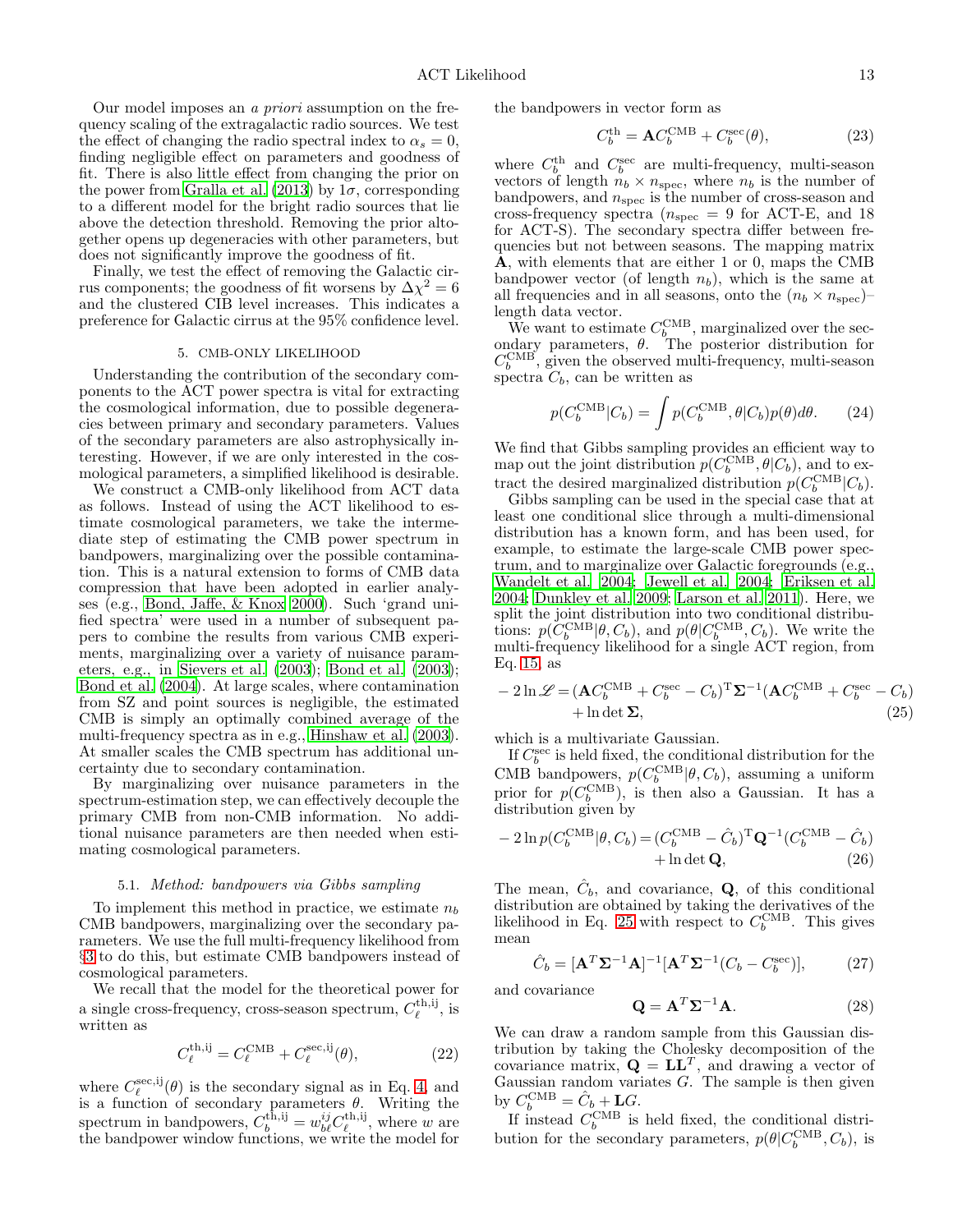

<span id="page-13-0"></span>Fig. 9.— Estimated CMB bandpowers from ACT, marginalized over extragalactic source and SZ components. Bandpowers are estimated for ACT-E and ACT-S separately; here we show the inverse-variance weighted combination. The bandpowers are correlated at the ∼ 20% level at scales ℓ <sup>&</sup>gt;∼ 2000 due to covariance with the secondary parameters. The total multi-frequency spectra for ACT-E (dashed, at 148 GHz, 148×218 GHz, and 218 GHz) are also shown to indicate the significant level of SZ and foreground power at small scales.

not a Gaussian, but can be sampled with the Metropolis algorithm that is used in the MCMC sampling in §[4.](#page-8-0) To map out the full joint distribution for  $\theta$  and  $C_b^{\text{CMB}}$ we alternate a Gibbs sampling step, drawing a new vector of CMB bandpowers,  $C_b^{\text{CMB}}$ , with a Metropolis step, drawing a trial vector of the secondary parameters  $\theta$ .

We choose a uniform positive prior distribution for  $p(C_b^{\text{CMB}})$ , and restrict the CMB bandpowers to be zero at  $\ell > 4500$ , where the CMB power is expected to be less than  $1 \mu$ K<sup>2</sup>. About 100,000 steps are required for convergence of the joint distribution, assessed with the Dunkley et al. (2005) spectral test. The mean and covariance of the resulting marginalized bandpowers,  $C_b^{\rm CMB}$ , are then estimated following the standard MCMC prescription (e.g., Lewis & Bridle 2002; Spergel et al. 2003).

# 5.1.1. Combining spectra from different regions

There is only one underlying CMB power spectrum, so this method could be used to estimate a single spectrum, or set of bandpowers, from the two ACT regions. However, the bandpower window functions are different for each region due to their distinct geometries. To easily conserve this information, we estimate the CMB bandpowers for ACT-E and ACT-S separately. Since the secondary parameters are common to both, the estimated CMB bandpowers will be correlated between the regions at small scales.

To estimate the joint distribution for the ACT-E and ACT-S bandpowers, we map out  $p(C_b^{\text{CMB-E}}, C_b^{\text{CMB-S}}, \theta|C_b)$  by taking sequential sampling steps from the conditional distributions:

$$
p(C_b^{\text{CMB}-\text{E}}|C_b^{\text{CMB}-\text{S}}, \theta, C_b),
$$
  
\n
$$
p(C_b^{\text{CMB}-\text{S}}|C_b^{\text{CMB}-\text{E}}, \theta, C_b),
$$
  
\n
$$
p(\theta|C_b^{\text{CMB}-\text{E}}, C_b^{\text{CMB}-\text{S}}, C_b).
$$
 (29)

The marginalized distribution for the CMB bandpowers,  $p(C_b^{\text{CMB-E}}, C_b^{\text{CMB-S}}|C_b)$ , with its associated covariance matrix, is then computed from the samples. This could be extended to include the SPT data, or data from Planck, for example.

#### 5.1.2. Calibration factors

There are four ACT calibration factors. To minimize bin-to-bin correlations in the estimated CMB bandpowers due to calibration uncertainty, we divide out the 148 GHz calibrations for the two ACT spectra, estimating  $C_b^{\prime\text{CMB-E}} = C_b^{\text{CMB-E}}/y_{1e}^2$  for the ACT-E bandpowers, and  $C_b^{\prime\text{CMB-S}} = C_b^{\text{CMB-S}}/y_{1s}^2$  for ACT-S.

We then estimate the 148 GHz calibration factors,  $y_{1e}$ ,  $y_{1s}$ , and relative 218/148 GHz calibration factors,  $y_{2e}/y_{1e}$ ,  $y_{2s}/y_{1s}$ , as part of the secondary parameter set.

# 5.2. Marginalized CMB bandpowers

Figure [9](#page-13-0) shows the estimated CMB bandpowers from the ACT-E and ACT-S spectra, co-added together and compared to the multi-frequency spectra. The bandpowers for each region are reported in Table [5.](#page-14-1) In this table we report the CMB spectra derived using the updated 'v2' multi-frequency spectra. Without assuming any cosmological model, the CMB bandpowers over the full an-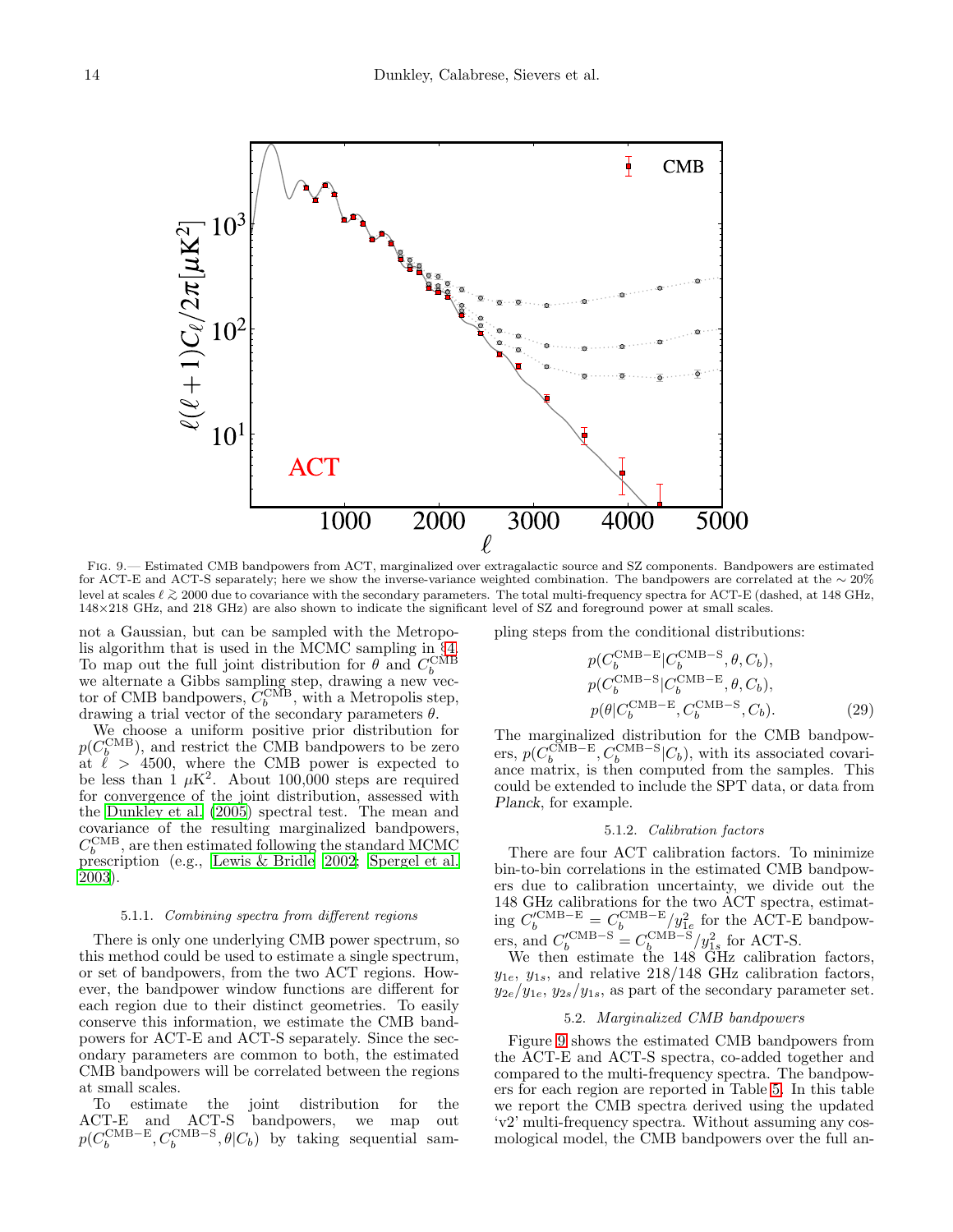gular range are remarkably consistent with the theoretical ΛCDM model predicted by WMAP. The uncertainty on the bandpowers rises at scales smaller than  $\ell \sim 3000$ , and the correlations between bandpowers increases.

Figure [10](#page-14-2) shows the effect of marginalization on the bandpower errors, using the ratio between the marginalized errors and the unmarginalized errors for a fixed secondary model. It is clear that by measuring the spectrum at multiple frequencies, the CMB can be successfully separated from secondary contamination out to scales  $\ell \lesssim 3500$ . At scales  $\ell < 2000$  there is little error infla-<br>tion due to foreground upcortainty, and the errors are tion due to foreground uncertainty, and the errors are inflated by  $\sim$ 20% (15%) by  $\ell = 3200$  for the ACT-E (ACT-S) spectra. The marginalized distributions for the CMB bandpowers are well approximated by Gaussians for multipoles to band-center  $\ell = 3540$  for ACT, as shown in the Appendix.

We compare the secondary parameters recovered in this model-independent sampling to the case where ΛCDM is assumed. This comparison is shown in the Appendix; the parameters are consistent, with about a  $1\sigma$  shift in the estimated kSZ power. We find that the CMB bandpowers are not strongly correlated with the secondary parameters until scales well into the Silk damping tail at  $\ell \gtrsim 2500$ ; a dominant correlation is then with the kSZ power due to its blockhody frequency dewith the kSZ power due to its blackbody frequency dependence, and a smaller kSZ power – compensated by larger primary CMB power – is allowed when the ΛCDM assumption is relaxed. The CMB bandpower covariance matrix conserves this correlation information.

TABLE 5 Lensed CMB anisotropy power<sup>a</sup>

<span id="page-14-1"></span>

| $\ell_h$ | $\ell(\ell+1)C_b/2\pi~(\mu{\rm K}^2)$ |                |                    |  |  |
|----------|---------------------------------------|----------------|--------------------|--|--|
|          | $ACT-E$                               | $ACT-S$        | Coadd <sup>b</sup> |  |  |
| 590      | $2157 \pm 159$                        | $2343 \pm 160$ | $2250 \pm 113$     |  |  |
| 690      | $1729 + 115$                          | $1744 + 107$   | $1737 \pm 78$      |  |  |
| 790      | $2499 + 146$                          | $2274 + 126$   | $2370 \pm 96$      |  |  |
| 890      | $1945 \pm 109$                        | $1903 \pm 102$ | $1923 \pm 74$      |  |  |
| 990      | $1068 \pm 58$                         | $1187 \pm 61$  | $1124 \pm 42$      |  |  |
| 1090     | $1206 \pm 61$                         | $1149 \pm 58$  | $1176 \pm 42$      |  |  |
| 1190     | $1036 \pm 51$                         | $1016 \pm 48$  | $1026 \pm 35$      |  |  |
| 1290     | $679 \pm 33$                          | $766 \pm 38$   | $717 \pm 25$       |  |  |
| 1390     | $819 \pm 39$                          | $787 \pm 36$   | $802 \pm 26$       |  |  |
| 1490     | $661 \pm 31$                          | $650 \pm 29$   | $655 \pm 21$       |  |  |
| 1590     | $452 \pm 19$                          | $474 \pm 21$   | $462 \pm 14$       |  |  |
| 1690     | $387 \pm 16$                          | $355 \pm 17$   | $372 \pm 11$       |  |  |
| 1790     | $344 \pm 14$                          | $347 + 16$     | $345 \pm 10$       |  |  |
| 1890     | $242 \pm 10$                          | $246 + 12$     | $244 \pm 8$        |  |  |
| 1990     | $230 \pm 10$                          | $214 \pm 11$   | $223 \pm 8$        |  |  |
| 2090     | $199 \pm 9$                           | $204 + 11$     | $201 \pm 7$        |  |  |
| 2240     | $137 \pm 5$                           | $127 \pm 6$    | $133 \pm 4$        |  |  |
| 2440     | $92.9 \pm 3.9$                        | $87.8 + 5.1$   | $91.0 \pm 3.1$     |  |  |
| 2640     | $57.6 \pm 3.3$                        | $56.4 \pm 4.5$ | $57.2 \pm 2.6$     |  |  |
| 2840     | $43.0 \pm 3.2$                        | $44.7 + 4.2$   | $43.6 \pm 2.5$     |  |  |
| 3140     | $22.5 \pm 2.2$                        | $19.3 \pm 2.8$ | $21.3 \pm 1.7$     |  |  |
| 3540     | $9.2 \pm 2.3$                         | $9.0 \pm 2.8$  | $9.1 \pm 1.8$      |  |  |

<sup>a</sup>To compute a likelihood using these data, ACT-E and ACT-S should be used with the covariance matrix and bandpower window functions provided on LAMBDA.

<sup>b</sup>This coadds the ACT-E and ACT-S CMB bandpowers for plotting purposes.



Fig. 10.— Inflation of errors due to foreground marginalization, relative to the errors for a best-fitting foreground model: at scales smaller than  $\ell \sim 2000$ , the errors are increased due to foreground uncertainty.

#### <span id="page-14-2"></span>5.3. The CMB-only likelihood

We construct the CMB-only likelihood from the angular range where the CMB bandpowers are Gaussian, conservatively choosing  $\ell < 3500$ . We do not use the  $3500 < \ell < 4500$  bandpowers as they are increasingly non-Gaussian, due to the foreground marginalization, and are more strongly correlated with foreground parameters. The likelihood is given by

$$
-2\ln\mathcal{L}(\tilde{C}_b^{\text{CMB}}|C_\ell^{\text{th}}) = x^{\text{T}}\tilde{\Sigma}^{-1}x + \ln\det\tilde{\Sigma}.
$$
 (30)

Here

$$
x = \begin{pmatrix} \tilde{C}_b^{\text{CMB-E}} - w_{b\ell,\text{ACT-E}} C_\ell^{\text{th}} \\ \tilde{C}_b^{\text{CMB-S}} - w_{b\ell,\text{ACT-S}} C_\ell^{\text{th}} \end{pmatrix}, \tag{31}
$$

where  $\tilde{C}_{b}^{\rm CMB}$  and  $\tilde{\Sigma}$  are the marginalized mean and covariance matrix for the bandpowers, and  $C_{\ell}^{\text{th}}$  is the lensed CMB spectrum generated from e.g., CAMB. We use 21 bandpowers for ACT-E and ACT-S in the range  $500 < \ell < 3500$ . A single calibration parameter for each region is marginalized over analytically, following Bridle et al. (2002). The prescription for using this likelihood is simple, as no extra nuisance parameters are needed.

To test the performance of this compressed likelihood, results are compared using the full multi-frequency likelihood, and the CMB-only likelihood. Cosmological parameters are estimated for the restricted ΛCDM 6 parameter model, and a set of more extended models that probe the damping tail and peak shapes, including the running of the spectral index, the number of relativistic degrees of freedom  $N_{\text{eff}}$ , the lensing amplitude  $A_L$ , and the variation in fine structure constant,  $\alpha$ . Parameter constraints using both likelihoods agree to  $0.1\sigma$ , and are reported in Sievers et al. (2013). We conclude that this is an efficient alternative to the full likelihood for the typical extensions considered in cosmological analyses, although the full likelihood may give more optimal results for unusual models with features far into the damping tail.

#### 6. SUMMARY

<span id="page-14-0"></span>In this paper we have presented a likelihood formalism to describe the ACT multi-frequency power spectra that includes contributions from SZ and foreground components in addition to the lensed CMB. We model the data including four late-time astrophysical components: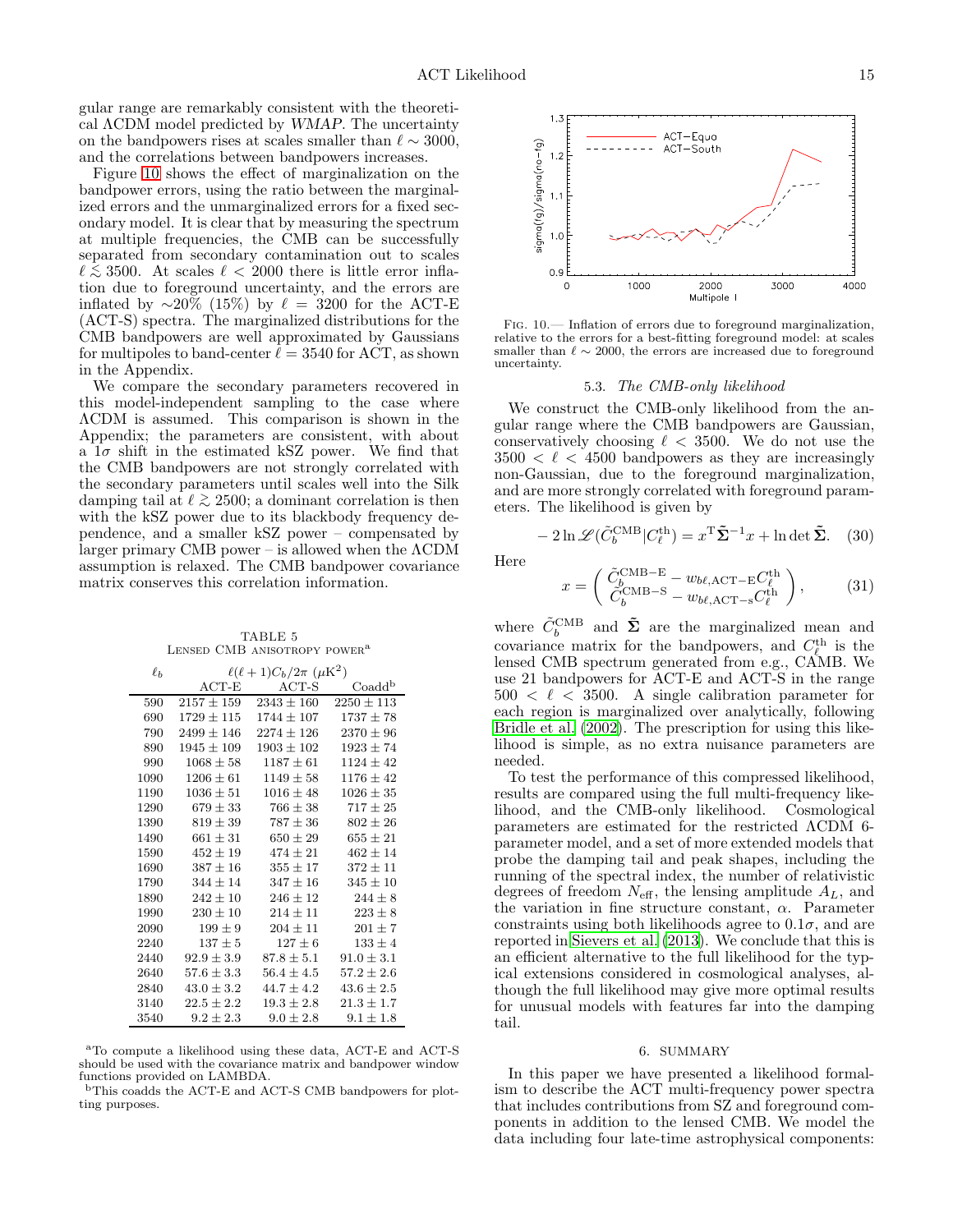thermal and kinetic SZ, emission from CIB galaxies, and emission from radio galaxies.

We have quantified these components using seven power spectra, splitting the CIB into a Poisson and clustered part, and including power from the crosscorrelation between tSZ emission from clusters, and emission from CIB galaxies that also trace the large scale structure. Rather than a minimal model with the fewest parameters, we have sought a model that includes our uncertainties with priors describing our knowledge from additional observations. For example, while the data do not demand that we include the tSZ-CIB correlation, we are motivated to include it to avoid placing unphysically strong limits on the kSZ power.

Modeling these astrophysical components allows us to probe the primordial CMB fluctuations down to an angular resolution of 4' using ACT. We have used the model to extract an estimate of the primordial CMB spectrum well into the Silk damping tail, marginalizing over the foreground uncertainty. This produces a simplified compressed likelihood for use in cosmological parameter estimation.

We find that data observed by the South Pole Telescope give results consistent with ACT, accounting for the different removal of radio point sources, and different degree of contamination by Galactic cirrus. SPT and ACT have very different instrument design and scan strategies, and their observations on the sky have limited

overlap. The excellent agreement between the datasets is not only an important cross-check but is another demonstration of cosmic homogeneity.

This work was supported by the U.S. National Science Foundation through awards AST-0408698 and AST-0965625 for the ACT project, as well as awards PHY-0855887 and PHY-1214379. Funding was also provided by Princeton University, the University of Pennsylvania, and a Canada Foundation for Innovation (CFI) award to UBC. ACT operates in the Parque Astronómico Atacama in northern Chile under the auspices of the Comisión Nacional de Investigación Científica y Tecnológica de Chile (CONICYT). Computations were performed on the GPC supercomputer at the SciNet HPC Consortium. SciNet is funded by the CFI under the auspices of Compute Canada, the Government of Ontario, the Ontario Research Fund – Research Excellence; and the University of Toronto. Funding from ERC grant 259505 supports JD, EC, and TL. We thank George Efstathiou and Steven Gratton for useful discussions, and Christian Reichardt for help with the SPT data. We acknowledge the use of the Legacy Archive for Microwave Background Data Analysis (LAMBDA). Support for LAMBDA is provided by the NASA Office of Space Science. The likelihood codes will be made public through LAMBDA (<http://lambda.gsfc.nasa.gov/>) and the ACT website (<http://www.physics.princeton.edu/act/>).

# APPENDIX

In this Appendix, we perform additional tests on the CMB-only likelihood. In Fig [11](#page-16-0) we show a selection of the distributions of the CMB bandpowers from the estimated  $600 < \ell < 4500$  range. Distributions for the ACT-E and ACT-S bandpowers are compared to Gaussian distributions (dashed curves); bandpowers at  $\ell > 3900$  are significantly non-Gaussian, but are well fit by Gaussians at larger scales. The same behaviour is found for the ACT-S bandpowers.

We then compare the secondary parameters estimated in two ways: (1) estimating CMB bandpowers, and (2) estimating 6 ΛCDM parameters. The distributions are shown in Fig [12,](#page-16-1) and are consistent. The tSZ, point source parameters, and Galactic cirrus parameters are not strongly affected by the CMB model assumptions. The kSZ power,  $a_{\rm kSZ}$ , is ∼ 1 $\sigma$  lower in the model-independent case, as it is anti-correlated with the CMB bandpowers at  $\ell > 2000$  due to the common blackbody dependence. The data cannot distinguish between lensed CMB power and kSZ power at  $\ell \sim 3000$  scales, so the preference for a smaller kSZ value in the model-indepedent case is driven by the prior that the CMB power is positive. We test this by allowing the CMB bandpowers to take unphysical negative values. Here, the kSZ power increases to  $a_{\rm kSZ}$  < 12 at 95% confidence, more consistent with the limits when  $\Lambda$ CDM is assumed.

### REFERENCES

- Addison, G. E., Dunkley, J., & Bond, J. R. 2012a, ArXiv e-prints, 1210.6697
- Addison, G. E. et al. 2012b, ApJ, 752, 120, 1108.4614
- Addison, G. E., Dunkley, J., & Spergel, D. N. 2012c, MNRAS,
- 427, 1741, 1204.5927
- Battaglia, N., Bond, J. R., Pfrommer, C., & Sievers, J. L. 2012a, ApJ, 758, 75, 1109.3711
- Battaglia, N., Bond, J. R., Pfrommer, C., Sievers, J. L., & Sijacki, D. 2010, ApJ, 725, 91, 1003.4256
- Battaglia, N., Natarajan, A., Trac, H., Cen, R., & Loeb, A. 2012b, ArXiv e-prints, 1211.2832
- Bode, P., Ostriker, J. P., Cen, R., & Trac, H. 2012, ArXiv e-prints, 1204.1762
- Bond, J. R., Contaldi, C., Lewis, A., & Pogosyan, D. 2004, International Journal of Theoretical Physics, 43, 599, [arXiv:astro-ph/0406195](http://arxiv.org/abs/astro-ph/0406195)
- Bond, J. R., Contaldi, C. R., & Pogosyan, D. 2003, Phil. Trans. Roy. Soc. Lond., A361, 2435, [astro-ph/0310735](http://arxiv.org/abs/astro-ph/0310735)
- Bond, J. R., Jaffe, A. H., & Knox, L. 2000, ApJ, 533, 19, [astro-ph/9808264](http://arxiv.org/abs/astro-ph/9808264)
- Bridle, S. L., Crittenden, R., Melchiorri, A., Hobson, M. P.,
- Kneissl, R., & Lasenby, A. N. 2002, MNRAS, 335, 1193
- Connolly, A. J. et al. 2002, ApJ, 579, 42, [arXiv:astro-ph/0107417](http://arxiv.org/abs/astro-ph/0107417)
- Das, S. et al. 2011, ApJ, 729, 62, 1009.0847
- Das, S., et al. 2013, submitted
- Dunkley, J., Bucher, M., Ferreira, P. G., Moodley, K., & Skordis, C. 2005, MNRAS, 356, 925, [arXiv:astro-ph/0405462](http://arxiv.org/abs/astro-ph/0405462)
- Dunkley, J. et al. 2011, ApJ, 739, 52, 1009.0866
- ——. 2009, ApJS, 180, 306, 0803.0586
- Dünner, R. et al. 2012, ArXiv e-prints, 1208.0050
- Efstathiou, G., & Migliaccio, M. 2012, MNRAS, 3051, 1106.3208
- Eriksen, H. K., Hansen, F. K., Banday, A. J., Górski, K. M., & Lilje, P. B. 2004, ApJ, 605, 14
- Finkbeiner, D. P., Davis, M., & Schlegel, D. J. 1999, ApJ, 524, 867, [astro-ph/9905128](http://arxiv.org/abs/astro-ph/9905128)
- Fowler, J. W. et al. 2010, ApJ, 722, 1148, 1001.2934
- Giavalisco, M., Steidel, C. C., Adelberger, K. L., Dickinson,
- M. E., Pettini, M., & Kellogg, M. 1998, ApJ, 503, 543, [arXiv:astro-ph/9802318](http://arxiv.org/abs/astro-ph/9802318)
- Gispert, R., Lagache, G., & Puget, J. L. 2000, A&A, 360, 1, [arXiv:astro-ph/0005554](http://arxiv.org/abs/astro-ph/0005554)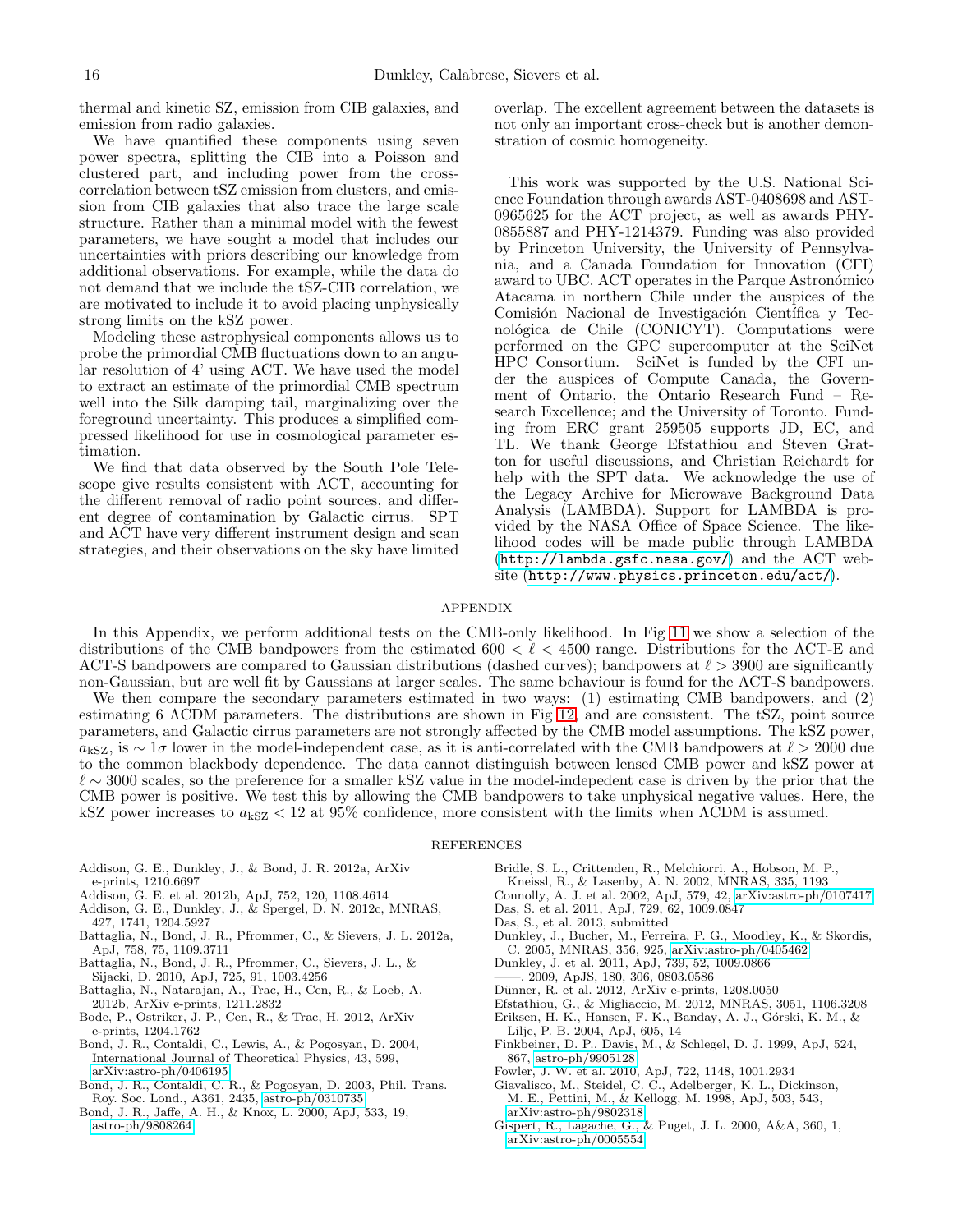

FIG. 11.— Probability distributions of a selection of CMB bandpowers for ACT-E in the range  $600 < \ell < 4500$ , marginalized over secondary parameters (solid). The bin-center for each bandpower shown is indicated on each panel. The bandpowers are well-approximated by Gaussian distributions (dashed), except at scales  $\ell \gtrsim 3700$ . The same behavior is seen for the ACT-S bandpowers.

<span id="page-16-0"></span>

<span id="page-16-1"></span>Fig. 12.— Secondary SZ and foreground parameters estimated assuming the ΛCDM model ('LCDM'), compared to the same parameters estimated jointly with primary CMB bandpowers ('C'). They are consistent, but an anti-correlation between the primary CMB bandpowers and the kSZ power leads to a reduction in  $a_{kSZ}$  in the latter case.

- Gold, B. et al. 2011, ApJS, 192, 15, 1001.4555
- Gralla, M., et al. 2013, in preparation
- Gruzinov, A., & Hu, W. 1998, ApJ, 508, 435,
- [arXiv:astro-ph/9803188](http://arxiv.org/abs/astro-ph/9803188)
- Hajian, A. et al. 2011, ApJ, 740, 86, 1009.0777
- ——. 2012, ApJ, 744, 40, 1101.1517
- Hall, N. R. et al. 2010, ApJ, 718, 632, 0912.4315
- Hauser, M. G. et al. 1998, ApJ, 508, 25, [arXiv:astro-ph/9806167](http://arxiv.org/abs/astro-ph/9806167)
- Hinshaw, G. et al. 2003, ApJS, 148, 135
- Iliev, I. T., Mellema, G., Shapiro, P. R., & Pen, U.-L. 2007,
- MNRAS, 376, 534, [arXiv:astro-ph/0607517](http://arxiv.org/abs/astro-ph/0607517)
- Itoh, N., Kohyama, Y., & Nozawa, S. 1998, ApJ, 502, 7, [arXiv:astro-ph/9712289](http://arxiv.org/abs/astro-ph/9712289)
- Jewell, J., Levin, S., & Anderson, C. H. 2004, ApJ, 609, 1, [arXiv:astro-ph/0209560](http://arxiv.org/abs/astro-ph/0209560)
- Keisler, R. et al. 2011, ApJ, 743, 28, 1105.3182
- Komatsu, E., & Seljak, U. 2002, MNRAS, 336, 1256
- Komatsu, E. et al. 2011, ApJS, 192, 18, 1001.4538
- Lagache, G., Bavouzet, N., Fernandez-Conde, N., Ponthieu, N., Rodet, T., Dole, H., Miville-Deschênes, M.-A., & Puget, J.-L. 2007, ApJ, 665, L89, 0707.2443
- Larson, D. et al. 2011, ApJS, 192, 16, 1001.4635
- Lewis, A., & Bridle, S. 2002, Phys. Rev. D, 66, 103511
- Lewis, A., Challinor, A., & Lasenby, A. 2000, ApJ, 538, 473
- Lueker, M. et al. 2010, ApJ, 719, 1045, 0912.4317
- 
- Marriage, T. A. et al. 2011, ApJ, 731, 100, 1007.5256
- McQuinn, M., Furlanetto, S. R., Hernquist, L., Zahn, O., &
- Zaldarriaga, M. 2005, ApJ, 630, 643, [arXiv:astro-ph/0504189](http://arxiv.org/abs/astro-ph/0504189) Mesinger, A., McQuinn, M., & Spergel, D. N. 2012, MNRAS, 422, 1403, 1112.1820
- Miville-Deschênes, M.-A., & Lagache, G. 2005, ApJS, 157, 302, [arXiv:astro-ph/0412216](http://arxiv.org/abs/astro-ph/0412216)
- Nolta, M. R. et al. 2009, ApJS, 180, 296, 0803.0593
- Ostriker, J. P., & Vishniac, E. T. 1986, ApJ, 306, L51
- Planck Collaboration I et al. 2011, A&A, 536, A1, 1101.2022
- Planck Collaboration XIX et al. 2011, A&A, 536, A19, 1101.2029
- Planck Collaboration XVIII et al. 2011, A&A, 536, A18, 1101.2028